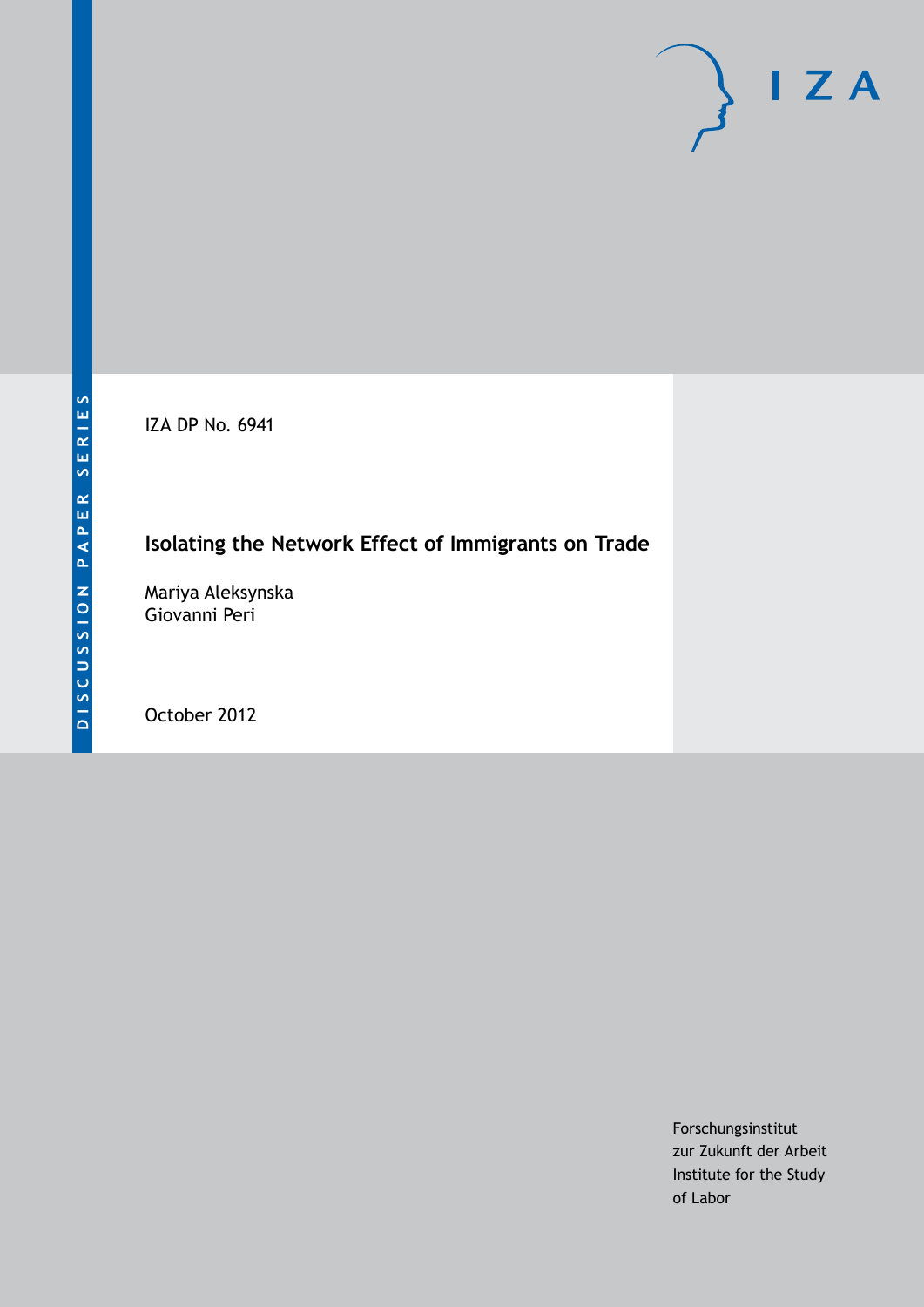# **Isolating the Network Effect of Immigrants on Trade**

# **Mariya Aleksynska**

*CEPII*

# **Giovanni Peri**

*UC Davis and IZA*

Discussion Paper No. 6941 October 2012

IZA

P.O. Box 7240 53072 Bonn Germany

Phone: +49-228-3894-0 Fax: +49-228-3894-180 E-mail: [iza@iza.org](mailto:iza@iza.org)

Any opinions expressed here are those of the author(s) and not those of IZA. Research published in this series may include views on policy, but the institute itself takes no institutional policy positions. The IZA research network is committed to the IZA Guiding Principles of Research Integrity.

The Institute for the Study of Labor (IZA) in Bonn is a local and virtual international research center and a place of communication between science, politics and business. IZA is an independent nonprofit organization supported by Deutsche Post Foundation. The center is associated with the University of Bonn and offers a stimulating research environment through its international network, workshops and conferences, data service, project support, research visits and doctoral program. IZA engages in (i) original and internationally competitive research in all fields of labor economics, (ii) development of policy concepts, and (iii) dissemination of research results and concepts to the interested public.

IZA Discussion Papers often represent preliminary work and are circulated to encourage discussion. Citation of such a paper should account for its provisional character. A revised version may be available directly from the author.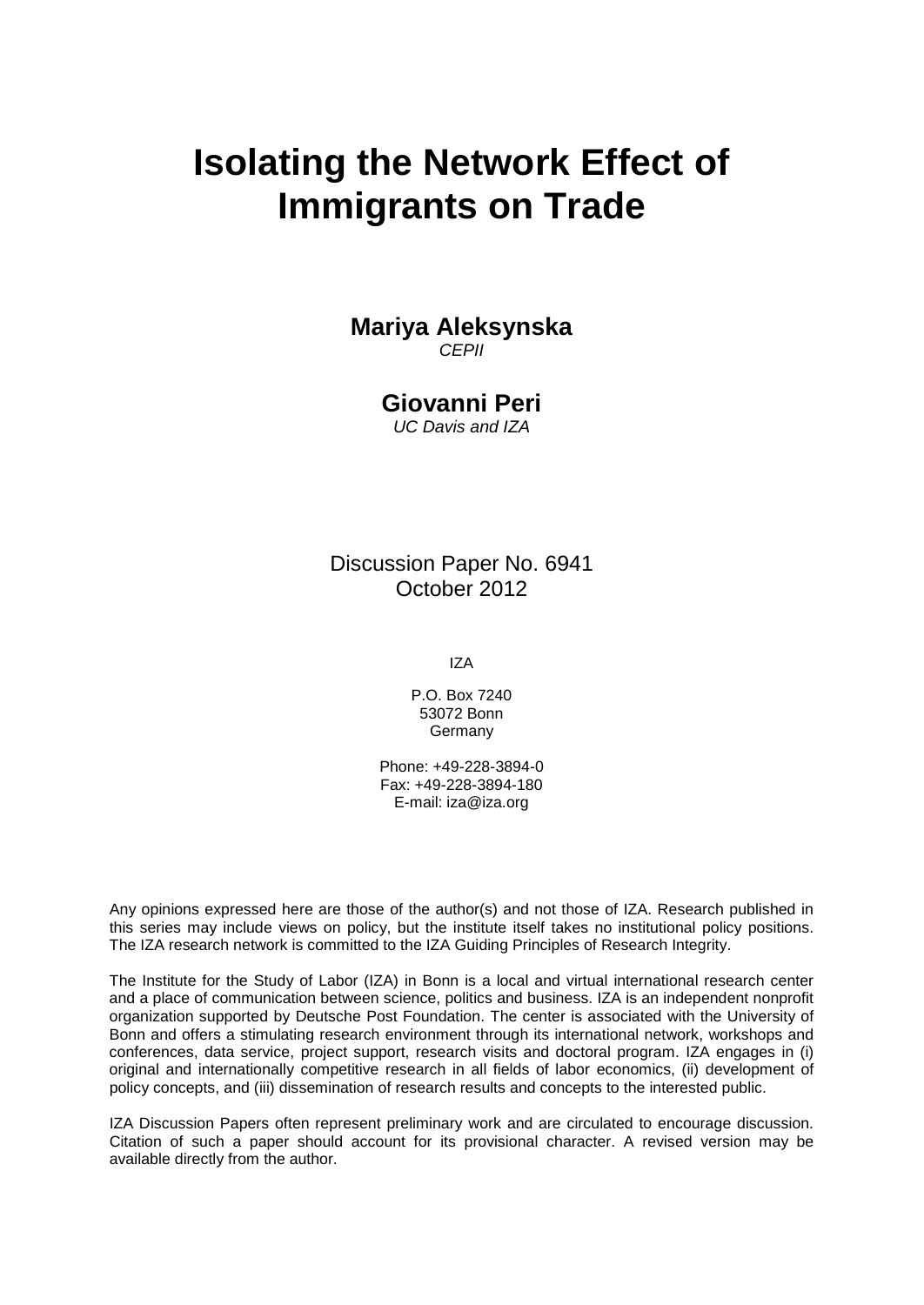IZA Discussion Paper No. 6941 October 2012

# **ABSTRACT**

# **Isolating the Network Effect of Immigrants on Trade**

Within the migration-trade nexus literature, this paper proposes a more carefully defined measure of migration business networks, and quantifies its impact on bilateral trade. Using cross-sectional data and controlling for the overall bilateral stock of migrants, the share of migrants employed in managerial/business-related occupations has a strong additional effect on trade, and especially on exports. Those immigrants should be the ones directly involved in the diffusion and transmission of information relevant for companies trading with other countries. Their presence is found to increase the volume of trade beyond the already known effect of immigrants or highly educated immigrants. When we control for the presence of highly educated immigrants, the share of immigrants in business network occupations shows a particularly large effect on trade in differentiated goods. Specifically, we find that highly educated individuals in business-related occupations are those contributing to export by the largest margin. Business network effects seem particularly important in stimulating exports to culturally different countries, such as those with different legal origin.

JEL Classification: F14, F16, F22

Keywords: migration, international trade, business networks, differentiated goods

Corresponding author:

Giovanni Peri Department of Economics University of California, Davis One Shields Avenue Davis, CA 95616 USA E-mail: [gperi@ucdavis.edu](mailto:gperi@ucdavis.edu)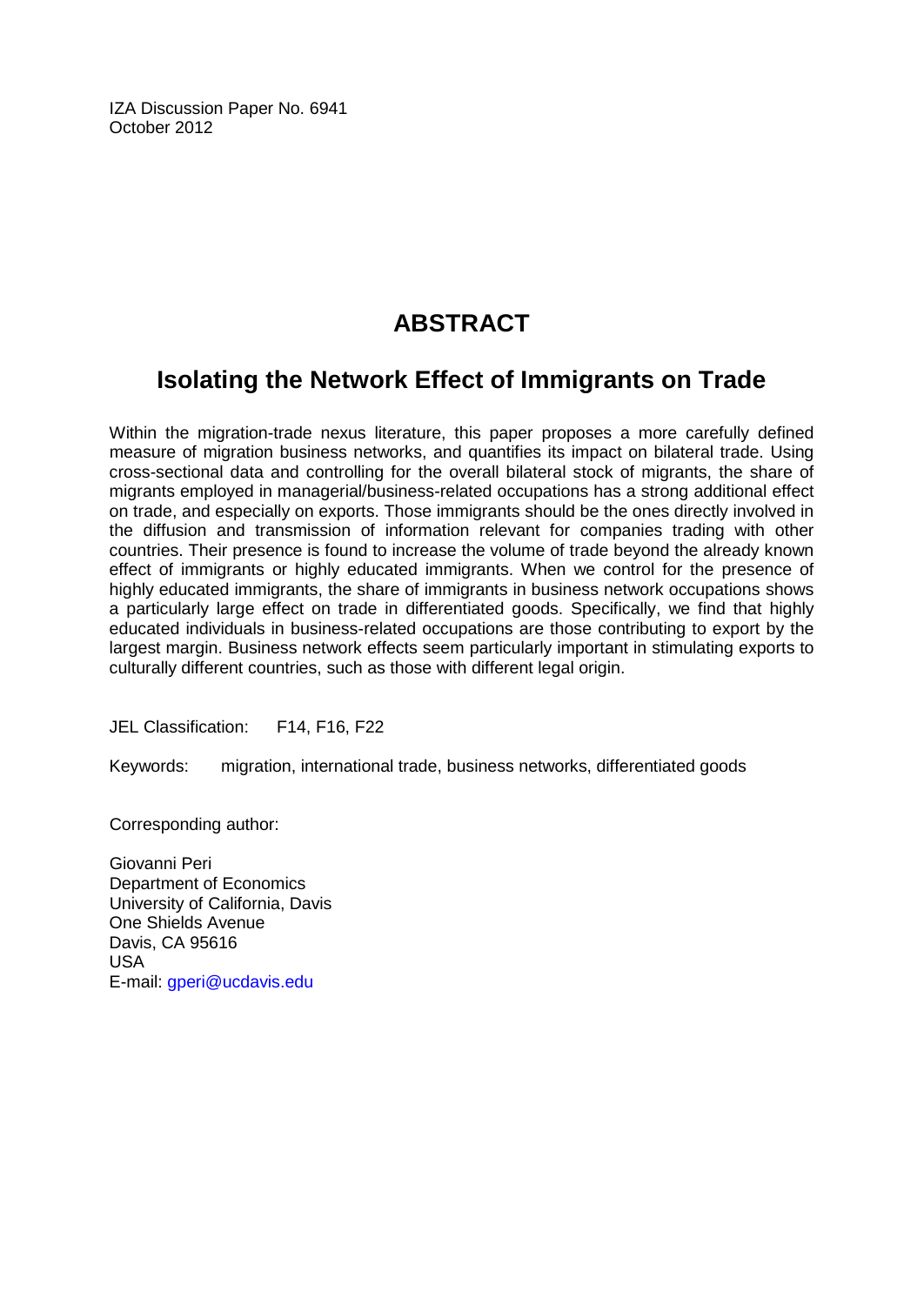### **1. Introduction**

 $\overline{a}$ 

Beginning with the seminal contributions of Gould (1994) and Head and Ries (1998), several recent papers have found a strong, stable and significant empirical correlation between the stock of immigrants in the receiving country and the amount of trade with their country of origin<sup>1</sup>. In several refinements these studies have analyzed the impact of immigration on differentiated versus homogeneous exports, on imports and exports, and on exports of final and intermediate goods. Combining these studies, the overall evidence shows larger effects for exports than for imports, for differentiated than for homogeneous goods, and between culturally distant countries. All these results have been taken as evidence that the positive immigration-trade correlation is driven by network effects: immigrants make it easier for domestic firms to export as they lower information barriers and therefore the fixed cost of accessing new markets characterized by different culture and business practices.

This literature, however, has always equated the total number of bilateral migrants with the size of the business network that enhances bilateral trade. What has been lacking is an effort to measure more precisely the size of the business network established by immigrants, isolating its specific effects on trade. To do this, one needs to identify how large is the group of immigrants that may facilitate the commercial relations between the host and the origin countries. There are three reasons to believe that total immigrant population is a rather poor and noisy measure of the business networks established by immigrants and it may correlate with other spurious variables. First, many immigrants into OECD countries are employed in non-tradable service sectors such as construction, household, hospitality or food services. In contrast, firms in the manufacturing sector are responsible for most of the trade. There is no clear connection between those immigrants and the export activity of manufacturing firms. Second, large aggregate immigration flows from a country may imply some preference in the bilateral relationship or some cultural connection that may also affect trade. These special bilateral relationships may be hard to measure and hence may bias the estimated coefficient of immigration on trade upwards. Finally, while some recent studies have considered special sub-groups of immigrants (such as highly educated ones in Felbermayr and Jung, 2009) as more relevant for trade, they have not effectively identified those immigrants as actually participating to the trade-business network. If immigrants suffer

<sup>1</sup> A partial list includes Dunlevy and Hutchinson (1999), Girma and Yu (2002), Wagner et al. (2002), Rauch and Trindale (2002), Combes et al. (2005), Dunlevy (2006), Bandyopadhyay et al. (2008), Felbermayr and Toubal (2012).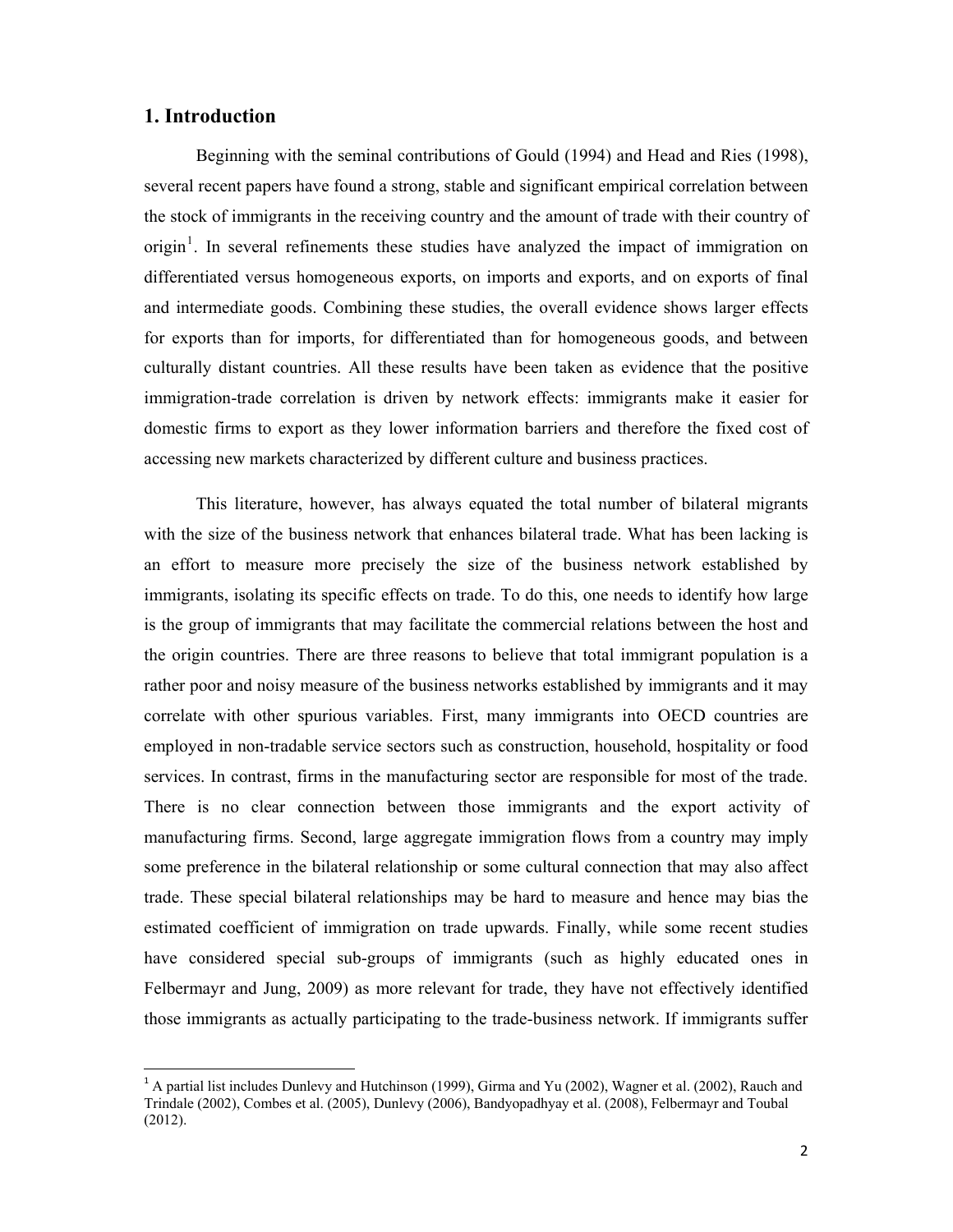from poor skill transferability and skill downgrading (Chiswick and Miller, 2009), their occupation in the destination country, rather than their schooling, is a better measure of their productive contribution and it may contain more information about their role in enhancing trade.

This paper proposes a more precise measure of the trade business network of immigrants. Using the newly released data on immigrant occupations from OECD (2010), the DIOC-E database, we consider in each country those immigrants in managerial/sales jobs that are pivotal to establishing important business connections. We analyze how this group affects trade, once we control for total immigrant flows. The estimated coefficient is a more precise measure of the direct information-diffusion effect on trade channeled by business networks of international migrants. Granted that the whole community of immigrants can play a role in establishing the network, these individuals should be particularly important and most actively involved into export-promoting international linkages.

A first look at the data and at some stylized statistics suggests that capturing the intensity of bilateral business network with the number (or share) of bilateral migrants can introduce measurement error in the analysis. Table 1 shows (in column 1) the share of immigrants in the population for all European countries. It also shows, in column 2, the percentage of immigrants in occupations as business directors or managers (classified as ISCO-1) that are directly responsible for creating international business relations and export opportunities. We will call this group the "business network immigrants". Columns 3 and 4 show also the share of immigrants in occupations less directly related to international business networks but still linked to marketing and sales (market salespersons, ISCO-5, and door-todoor and telephone salespersons, ISCO-9). It is easy to notice that countries with similar overall share of immigrants, such as for instance, Belgium and Germany, have a very different percentage of them involved in the "business network" as represented by the most relevant occupations of "business manager and directors". In Belgium, 20% of immigrants are employed in those occupations while in Germany essentially no immigrant is.

Even more interesting as stylized fact are Figures 1a and 1b. These figures report the correlation between openness to trade and migration shares for four selected representative EU countries (Portugal, UK, Spain and France) and their main migration-origin countries. Figure 1a reports clear positive correlation in each of those countries between business network immigrants from a country (as share of total immigrant stock from this country) and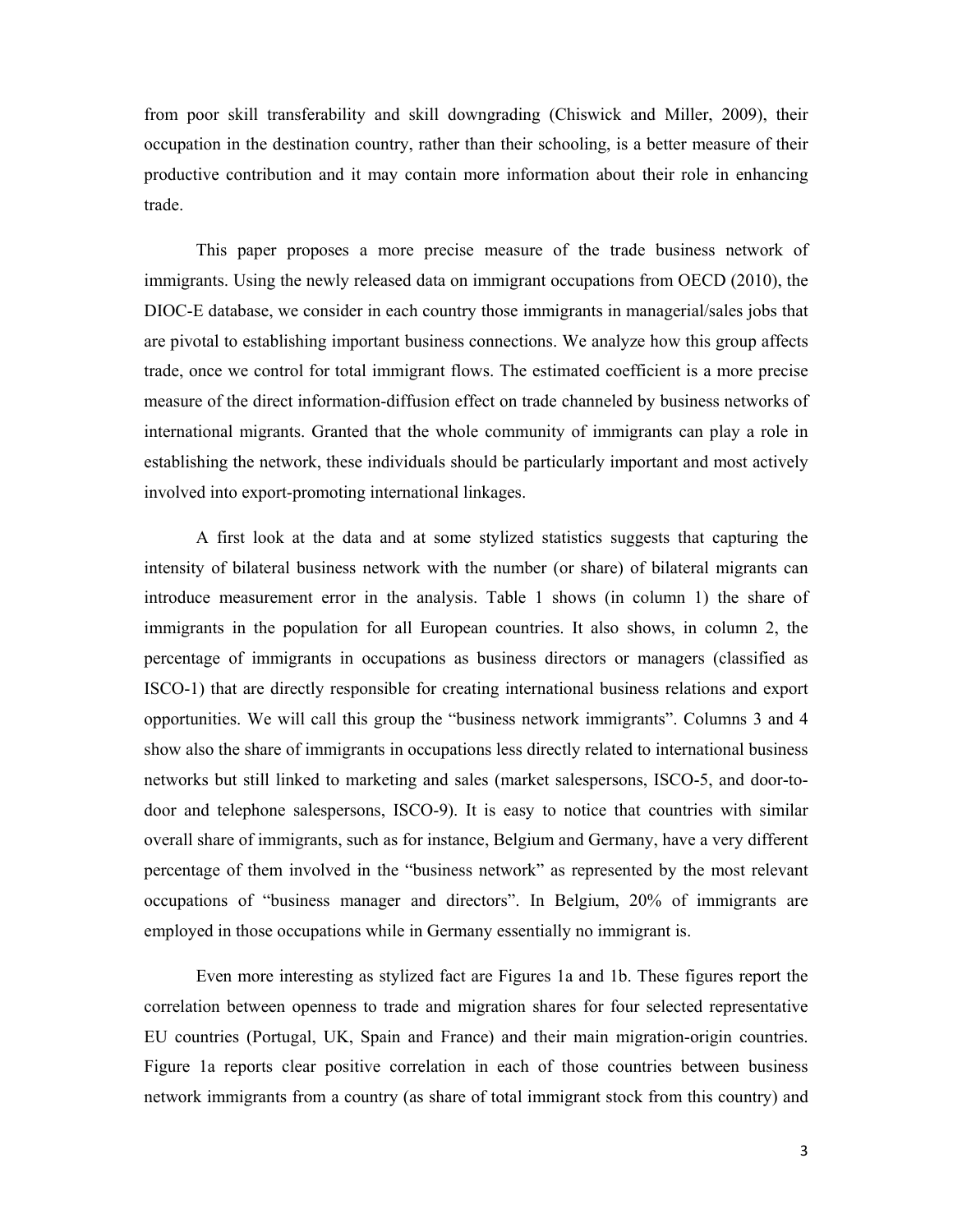the trade towards that specific country. For instance, France exports a lot to Germany, the UK exports a lot to the US, and Portugal to Spain. Correspondingly, migrants from those countries involved in business networks occupations are large fractions of the migrant population. In contrast, Figure 1b shows that the same positive correlation does not hold between the stock of migrants from top destination countries (as share of total migrant population in a receiving country) and trade: Germany, US and Spain do not provide, in relative terms, large migrants flow to France, the UK and Portugal. Furthermore, trade between largest immigrant-partner countries, such as Morocco and Spain, or Angola and Portugal, is relatively limited.

Our findings are reasonably strong and robust. Importantly, even controlling for the bilateral stock of migrants, which can be correlated with several unobserved bilateral variables, the share of migrants in business network occupations has a large and significant effect on export (and much less on imports). Specifically, each business network immigrant generates over ten times the value of trade than a non-business network immigrant does. The share of business network immigrants works better than the share of highly educated immigrants in predicting trade and it shows a particularly large effect on trade in differentiated goods (although it has also a significant effect on trade of homogeneous goods). When we use the occupational and education categories together, we find that only highly educated immigrants in business network occupations enhance trade.

Interacting the presence of business network immigrants with specific bilateral characteristics, we also identify what type of bilateral trade relations are particularly boosted by business network migrants. For instance, if business networks are catalysts of informational exchange and conductors of norms and rules (as argued in Rauch, 1999) they should be particularly important in facilitating trade between more culturally distant countries. We show that business networks are especially trade-enhancing between countries with different legal origin. At the same time, cultural similarities (linguistic, colonial origin, but not religion) attenuate the effect of business networks on trade.

A limitation of this paper is that the data set it employs is available only for a single year. We are therefore unable to control, in our regressions, for country-pair fixed effects that may capture specific heterogeneity affecting a particular trade relation. However, as we control for the total stock of immigrants we are likely to absorb the effects of common factors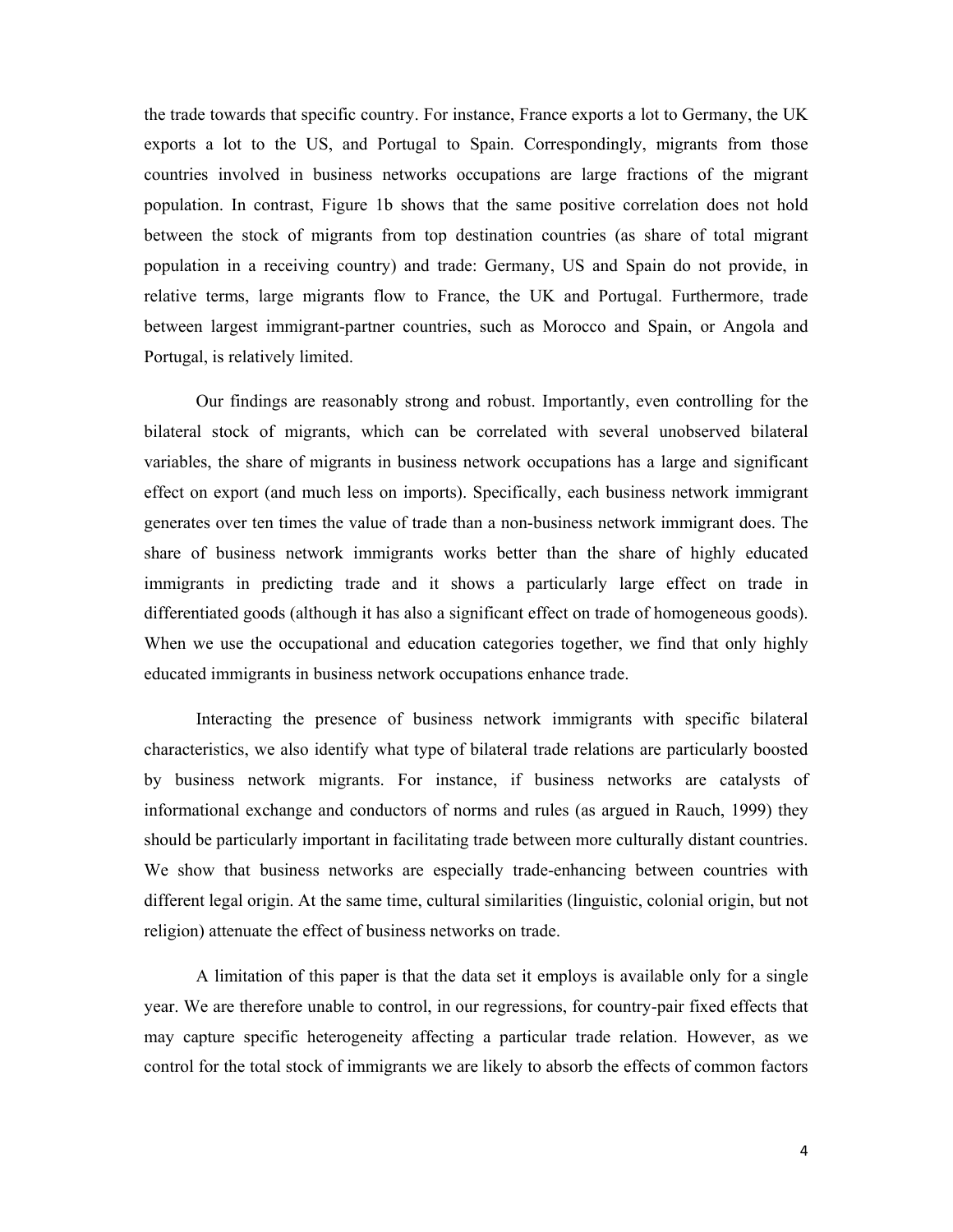that influence bilateral trade and migration, isolating only the extra effect of business networks in the coefficient of interest.

The rest of the paper is organized as follows. Section 2 describes the data. Section 3 outlines the empirical strategy and discusses the results. Section 4 concludes.

### **2. Data**

 $\overline{a}$ 

#### **2.1 Data Sources**

The data on bilateral stocks of migrants are obtained from the newly released OECD DIOC-E database, which covers 89 destination countries and 233 countries of origin<sup>2</sup>. It includes information on 110 million migrants who are at least 15 years old, which represents around 72% of all world migrants (Dumont, Spielvogel, Widmaier, 2010). Immigrants are distinguished by age, gender, schooling level, labor market status and, most importantly, occupation, using the 1-digit level ISCO classification. These data are compiled using numerous national sources, mainly censuses and population surveys. They are available for a cross-section of countries in the sense that each country has information for only one year. Most of the data collected are relative to the years 2000-2002. A few countries are included for which the reference year is a bit earlier (1996 for Uruguay) or somewhat later (2005 for Nicaragua). A few countries, namely USA, Argentina, Turkey, and Japan, use an occupational classification very different from ISCO. They are thus excluded from the analysis.

Data on bilateral trade flows come from two sources. First, the total value of imports and exports is from the CEPII "square" gravity dataset compiled by Head, Mayer and Ries (2010). This database also contains the set of all other standard gravity variables, such as geographical distance between countries, information on contiguity, common language, past colonial ties, and a dummy RTA for having a Regional Trade Agreement in place. The bilateral trade data are merged with the bilateral migration data using the year in which the migration data are observed. Trade data are unavailable for some origin countries, such as the Democratic Republic of Congo, or Serbia and Montenegro, as well as for some country-pairs. Thus, the final dataset used for the empirical analysis contains 4923 non-zero observations for

<sup>&</sup>lt;sup>2</sup> The database is not "square", however. In some countries, like Greece, information on up to 206 origin sources is available, in others, like the Netherlands, only the four largest countries of origin are known. On average, there are 96 migrant origin countries per destination.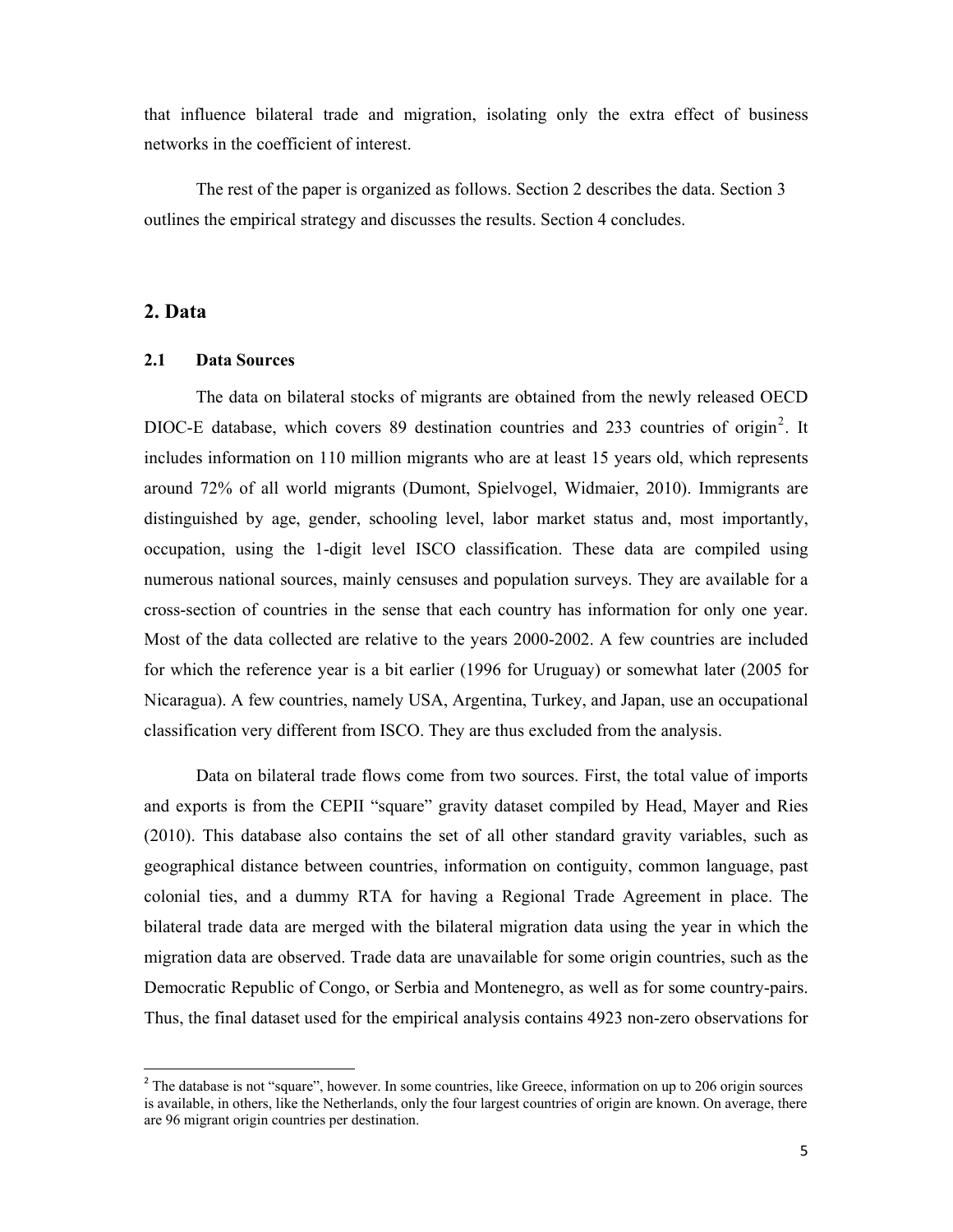exports, and 4806 non-zero observations for imports (5230 observations for both imports and exports, if zero trade flows are included). The description of the variables and the summary statistics for each one of them are reported in Table A1 of the Appendix.

Second, to distinguish trade between homogeneous, moderately differentiated, and highly differentiated goods, we use CEPII-BACI data disaggregated at 6-digit product level (Gaulier and Zignago, 2007). These data are matched with the estimated elasticities of Broda and Weinstein (2006) that characterize the degree of differentiation of products within sector. We first use the correspondence table between 6-digit Harmonized Commodity Description and Coding System (HS-6) and the 5-digit SITC Revision 3 nomenclature. The products are further aggregated into three categories according to their elasticity of substitution into homogeneous goods (elasticity above 3.5), moderately differentiated goods (elasticity between 2 and 3.5), and highly differentiated products (elasticity below 2).

#### **2.2 Business Network Immigrants: Definitions**

Using the OECD DIOC-E database, we measure the size of a bilateral business network as the number of immigrants who work in the destination country in business network occupations. As we mentioned in the Introduction, occupations classified under Group 1 of the one-digit occupational ISCO classification are those likely to be most relevant to establish international business relations and networks. They include jobs such as senior government officials in special interest organizations, and managers of enterprises (see Appendix 2 for the full list of occupations under this Group). Government officials may promote trade between countries through their capability to establish long-lasting contacts, initiate bilateral and multilateral relations and influence specific trade policies. Top-level managers are the key decision makers on international activities of their companies, and they are directly involved in their realization. These professionals have a direct role in channeling relevant information and knowledge of potential export markets, and in facilitating the understanding of cultural and business practice differences.

We have also examined other occupations which may be important in promoting trading networks. Specifically, individuals employed in occupations within Group 5 (shop, stall and market salespersons and demonstrators) may also perform some of the businessrelated functions, although at a lower level of responsibility. Finally, occupations in Group 9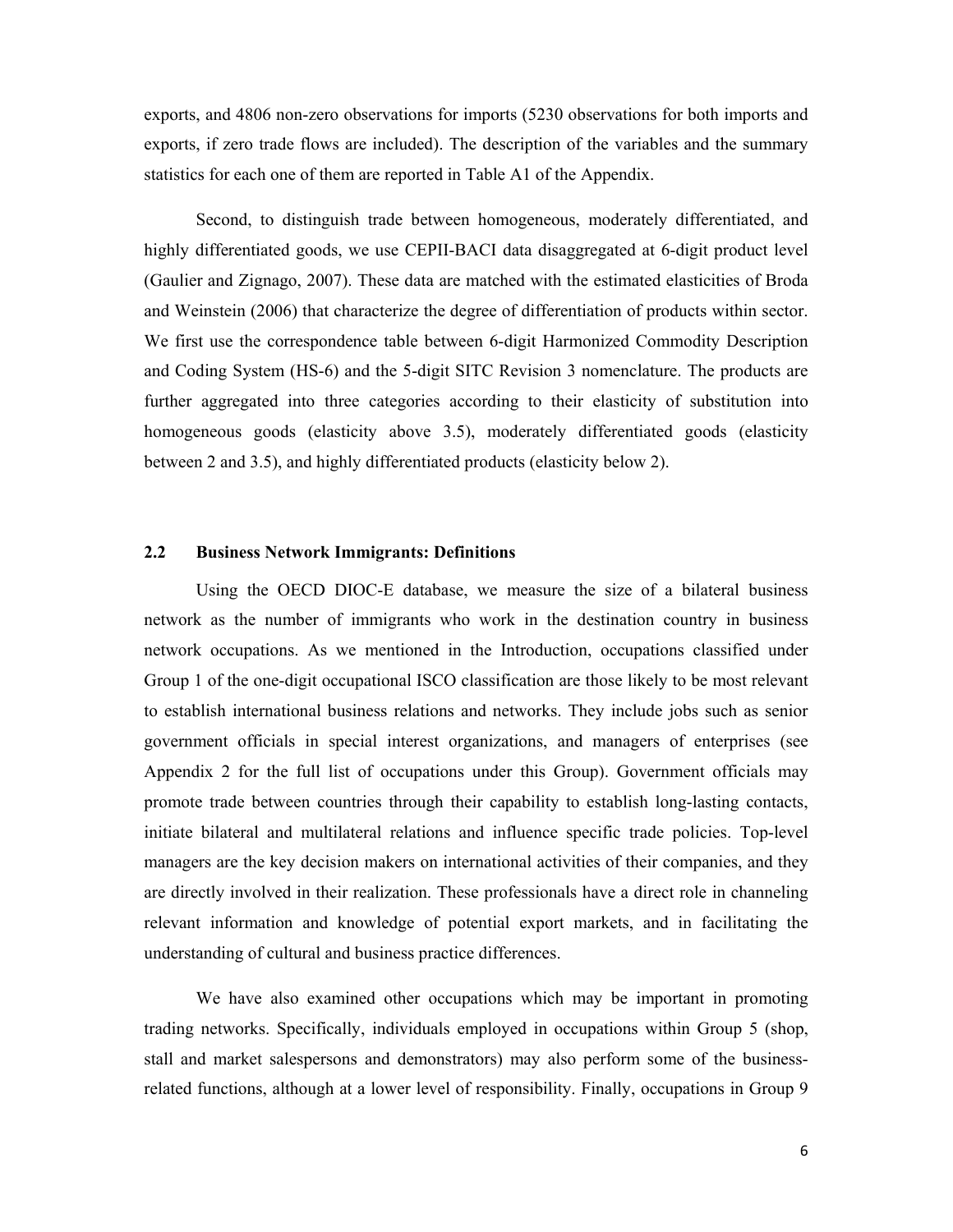(sales and services elementary occupations, street vendors, and door-to-door and telephone salespersons – see Appendix 3) may likewise play a role in creating trade connections, especially in trade in heterogeneous and cultural goods. However, as Groups 5 and 9 also contain numerous other occupations that are not related to trade in a direct way, immigrants in those groups are likely to be significantly less relevant for trade. Immigrants employed in any other occupation are defined as non-business network immigrants<sup>3</sup>.

It is interesting to note that the geographical distribution of business migrants (based on Group 1 definition) is significantly different from the distribution of the total emigrant stock from any given country. We report in Table A4 of the Appendix countries with the largest stock of emigrants and those with the largest network of business emigrants. The top four countries of origin are the same in the two tables. However, starting from the fifth position, this is not any longer the case. The countries of origin with large stock of emigrants are no longer home of large business network migrants. Moreover, Azerbaijan, USA, Colombia, Georgia, France, China and Algeria appear on the list of top origin countries for business migrants, while none of them is among top overall migrant origin countries. For some big sending countries, such as Ukraine, Kazakhstan, India or Portugal, top destinations for any migrant and for a business migrant differ as well. This once again suggests the importance of properly capturing both the numbers and the location choices of what one wants to call a business migrant network.

In several countries business networks as defined above are empty: they are zero or missing, even if there is a non-zero bilateral stock of immigrants. For example, this is the case of Kazakhstan: its migrants are present in 34 countries, while business migrants are only in 24 of them (Appendix 4). In such cases, empty business network cells represent a genuine absence of business network individuals for some country-pairs, rather than missing or incorrect data. They hence carry precious information, and it is important to incorporate them into the analysis. We thus include these countries into the main analysis, and in the linear-inlogs specifications we add one to business migration networks. We also check whether including these zero business networks biases the results. In total, there are 77% non-zero

<sup>&</sup>lt;sup>3</sup> Some individuals are coded as belonging to the 99th occupation group while there is no such ISCO classification code. These individuals are treated as belonging to non-business networks. Alternatively, we also aggregated them into the Group 9 of 1-digit ISCO aggregation, and this did not affect the estimation results.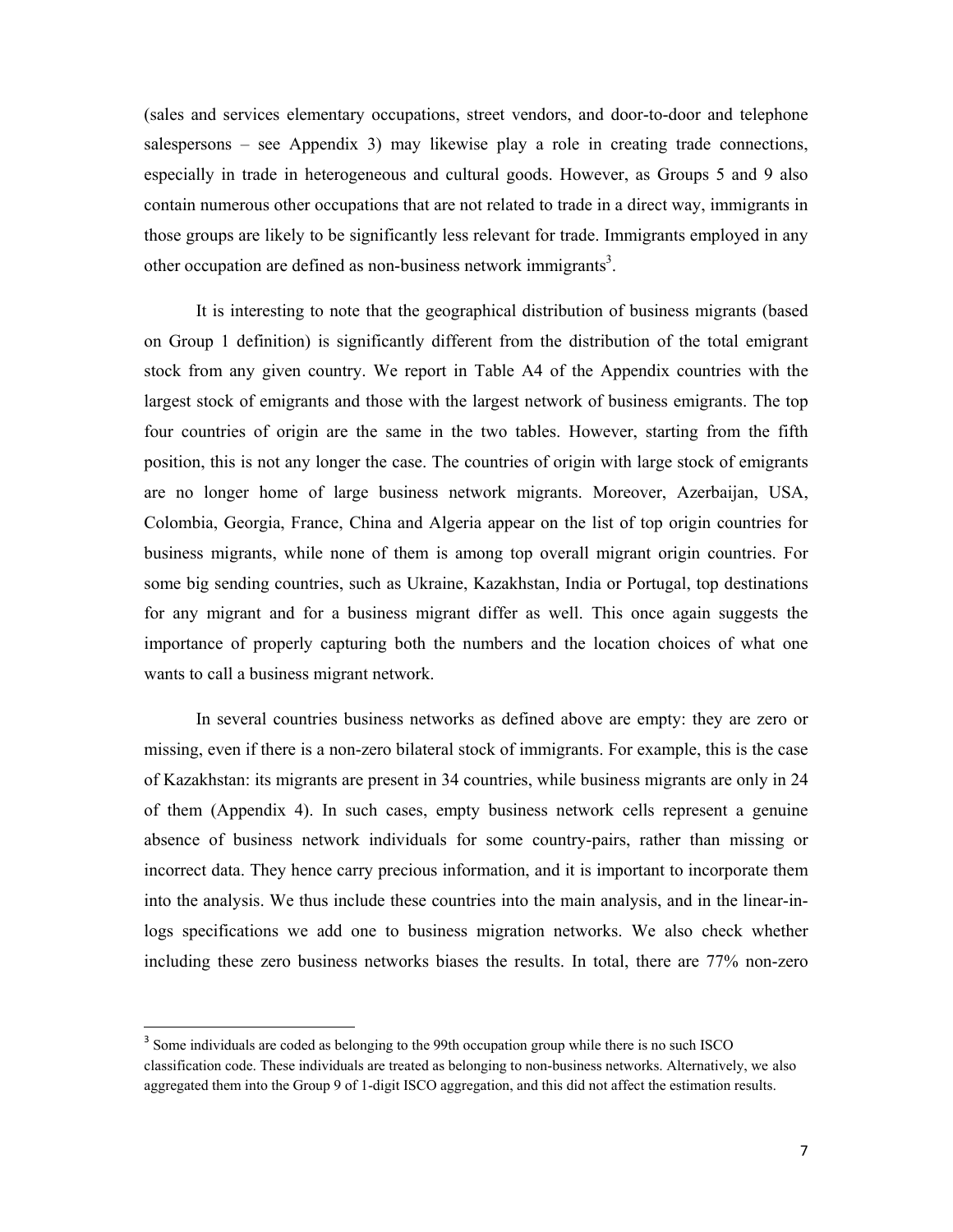business network observations. The average number of economically active immigrants in a given country-pair is 5118, while the average number of business migrants is 631.

#### **3. Empirical Strategy and Results**

#### **3.1 Empirical Specification**

In our empirical specification we follow the literature that estimates the effect of migration on bilateral trade, using theory-based gravity-type estimations (Feenstra, 2004). As we have only a cross-section available to us, we follow Anderson and Van Wincoop (2003) in the choice of controls and fixed effects. In our main empirical specification, we consider the (log of the) number of the business network immigrants as the relevant variable affecting trade. The rest of the specification is fairly standard:

$$
\ln(T_{\text{sdt}}) = \alpha_0 + \alpha_1 \ln(\text{share}_{\text{sdt}}^k) + \alpha_2 \ln(\text{IMMIGRANT}_{\text{sdt}}) + \alpha_3 \ln\text{Distance}_{\text{sd}} + \alpha_4 \text{Contig}_{\text{sd}} + \alpha_5 \text{ComLang}_{\text{sd}} + \alpha_6 \text{Colony}_{\text{sd}} + \alpha_7 \text{RTA}_{\text{sdt}} + s_s + d_d + t_t + u_{\text{sdt}} \tag{1}
$$

In specification (1) the variable  $ln(T_{sdt})$  measures the logarithm of bilateral value of trade between sending (s) and destination countries *(d)* at time *t*. The specific measure of trade could be, depending on the specifications, total export or total import, or disaggregated exports or imports by less-, moderately-, or highly differentiated goods. The variable  $ln(IMMIGRANT<sub>sdt</sub>)$  is the logarithm of total bilateral stock of active immigrants aged 15+, born in country *s* and resident of country *d*, at time *t*. The variable  $ln(share_{sdt}^k)$  is the count of immigrants in a specific occupation group k (that proxies for the business network), as share of total immigrants, also in logs. In particular, the superscript k can take the value "b1" that corresponds to ISCO occupation Group 1 or value "b59" that corresponds to ISCO occupation Groups 5 and 9.

In equation (1) we use the fact that the total size of the immigrant business network, call it *(Immigrant Bus. Network)<sub>sdt</sub>*, is equal to total immigrants multiplied by the share of those in business network occupations. Specifically,  $(Immigrant Bus.Network)_{sdt}$  =  $(share_{sdt}^k * IMMIGRANT_{sdt})$ . Hence, by taking logs and using log properties, we can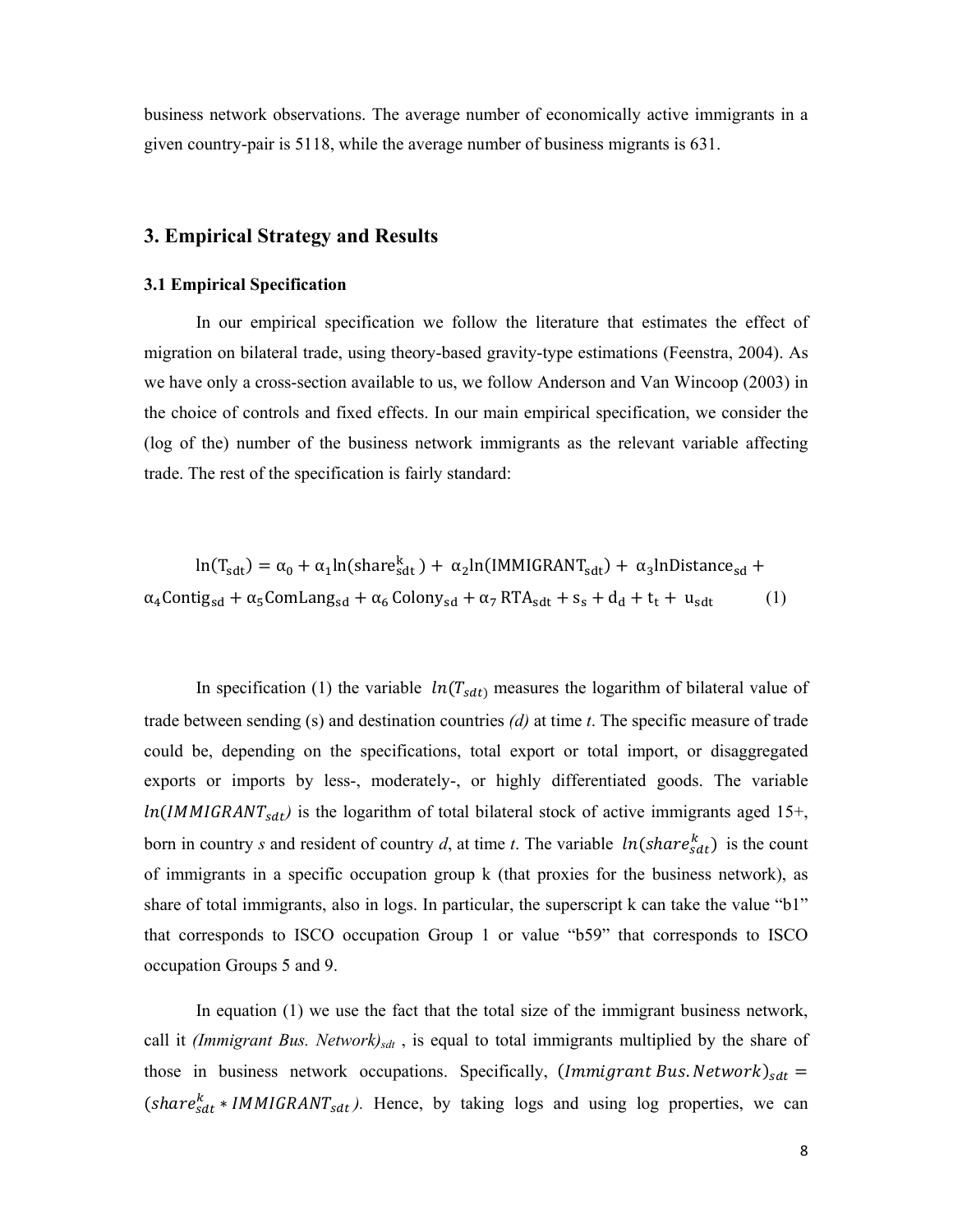separate the effect into two terms:  $ln(share_{sdt}^{k})$  and  $ln(IMMIGRANT_{sdt})$ . We prefer this specification, as it directly builds on the previous studies examining the migration-trade nexus. In addition, in our cross-sectional setting, aggregate migration term also absorbs omitted variables that affect both trade and total migration, allowing us to single out the extra effect of the share of business immigrants on trade.

In some specifications, we include, as falsification test, the share  $h$ <sup>hous</sup> where the superscript "*nbus*" indicates all other ISCO occupation-groups, or non-business migrants. The rest of the equation includes standard gravity controls, such as the logarithm of the distance, dummies to capture the contiguity between two countries, common language, colonial past, and the presence of regional trade agreements. They all contribute to control for bilateral trade costs. Furthermore, we also include the full set of host-country  $d_d$  and sending-country  $s<sub>s</sub>$  fixed effects to control for the multilateral resistance terms, as prescribed in Anderson and Van Wincoop (2003) and Baldwin and Taglioni (2006). While the data is a cross-section and hence each county-pair is observed only once, we include dummies  $t_t$  for the exact year of data collection (as it varies from 1996 to 2005).

#### **3.2 Aggregate Business Networks and Aggregate Trade**

Table 2 shows the main results of the basic specifications. In columns 1-10, the dependent variable is the logarithm of the total value of bilateral imports or exports in US dollars. This linear-in-logs specification converts the zero trade flows into missing, and thus the sample is restricted to observations with non-zero trade flows. In columns 1 and 2 of Table 2 we include only the logarithm of the total number of immigrants employed in occupations of Group 1, the business networks,  $ln(Immigrant\ Bus.Network)_{sdt}$ , as the explanatory variable of interest. The coefficient on this variable is positive and statistically significant for both exports and imports. These regressions, however, combine in one coefficient the direct network effects and the possibly indirect effects of all immigrants as total stock of migrants is not controlled for.

In columns 3-4, we implement our preferred specification. In these regressions, we control for the logarithm of the total number of immigrants and in addition, we include the log of the share of the business network immigrants in the same bilateral relationship. The coefficient on the log of total migrants is positive and significant in both regressions on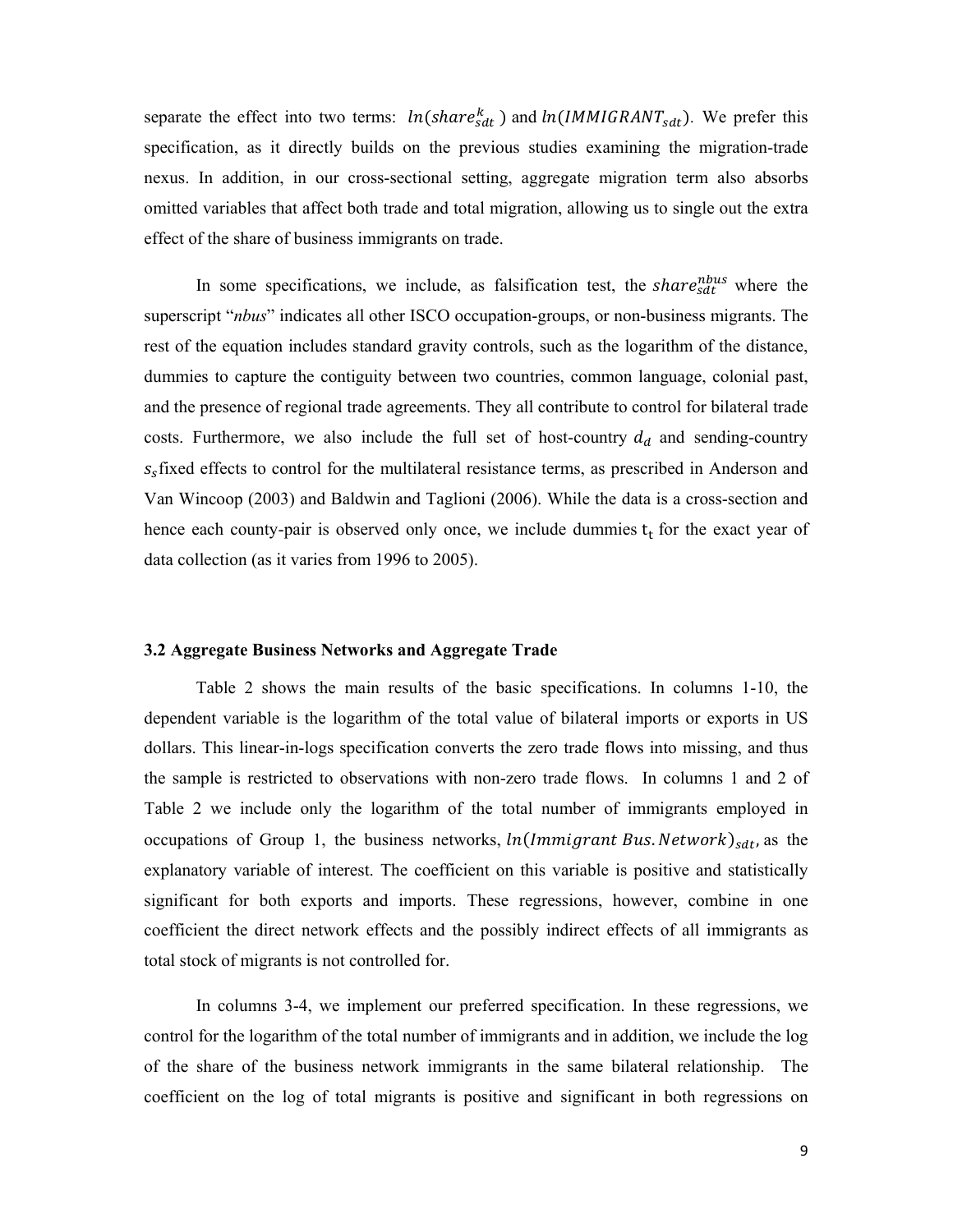imports and exports, and its magnitude is around 0.25 which is within the range of values reported in similar studies<sup>4</sup>. In addition to this, the coefficient on the share of immigrants in business networks occupations is positive, large and statistically significant at 5% for exports and for imports. This suggests that individuals in business networks have an impact above and beyond that of the total number of migrants. An increase by 1% in the share of immigrants employed in the business network occupations increases exports by about 0.40%, and imports by about 0.64%, given the same total stock of immigrants and holding all other country-pair variables constant.

In the remaining columns of Table 2 we check for the robustness of this result. We begin by checking alternative definitions of business networks. When we include the share of immigrants in occupations within Groups 5 and 9, we do not find any effects on trade (columns 5 and 6). The share of immigrant workers in other, non-business, occupations (columns 7-8) similarly does not have a statistically significant effect on trade either (and the point estimate is negative) once the total number of migrants is controlled for.

The specifications in columns 3-8 of Table 2 include the share of business migrant and the total number of immigrants both in logs. One may be concerned that taking a log of a share is not recommendable, and possibly that this induces distortions when adding a value of one to the numerator (immigrants in the business sector) before taking the share. Concerns about the inclusion of zero observations in the log-transformation of explanatory variables rather than dependent variables are less frequent in the literature. Nevertheless, they may be valid, as adding a number, such as one, to a variable before log-transformation can bias the results as the variance in the left hand side of the distribution of such variable is inflated. Therefore we also performed two regressions in which we include linearly the share of migrants in business occupations. The results of these regressions are reported in Table 2, columns 9-10. They confirm that an increase in the share of immigrants in the business sector by 1% of the immigrant population increase import and export by 0.3%. The effects are significant at 5% level.

One of the problems with the linear-in-logs specification adopted in columns 1-10 of Table 2 is that the conversion of the zero trade flows into missing values may introduce selection bias and it causes the loss of valuable information. The gravity literature offers

<sup>&</sup>lt;sup>4</sup> See Peri and Requena (2010), Table 1, for a survey of recent findings in the literature. Most of the estimates of the elasticity of trade to total migration found in the literature range between 0.1 and 0.25.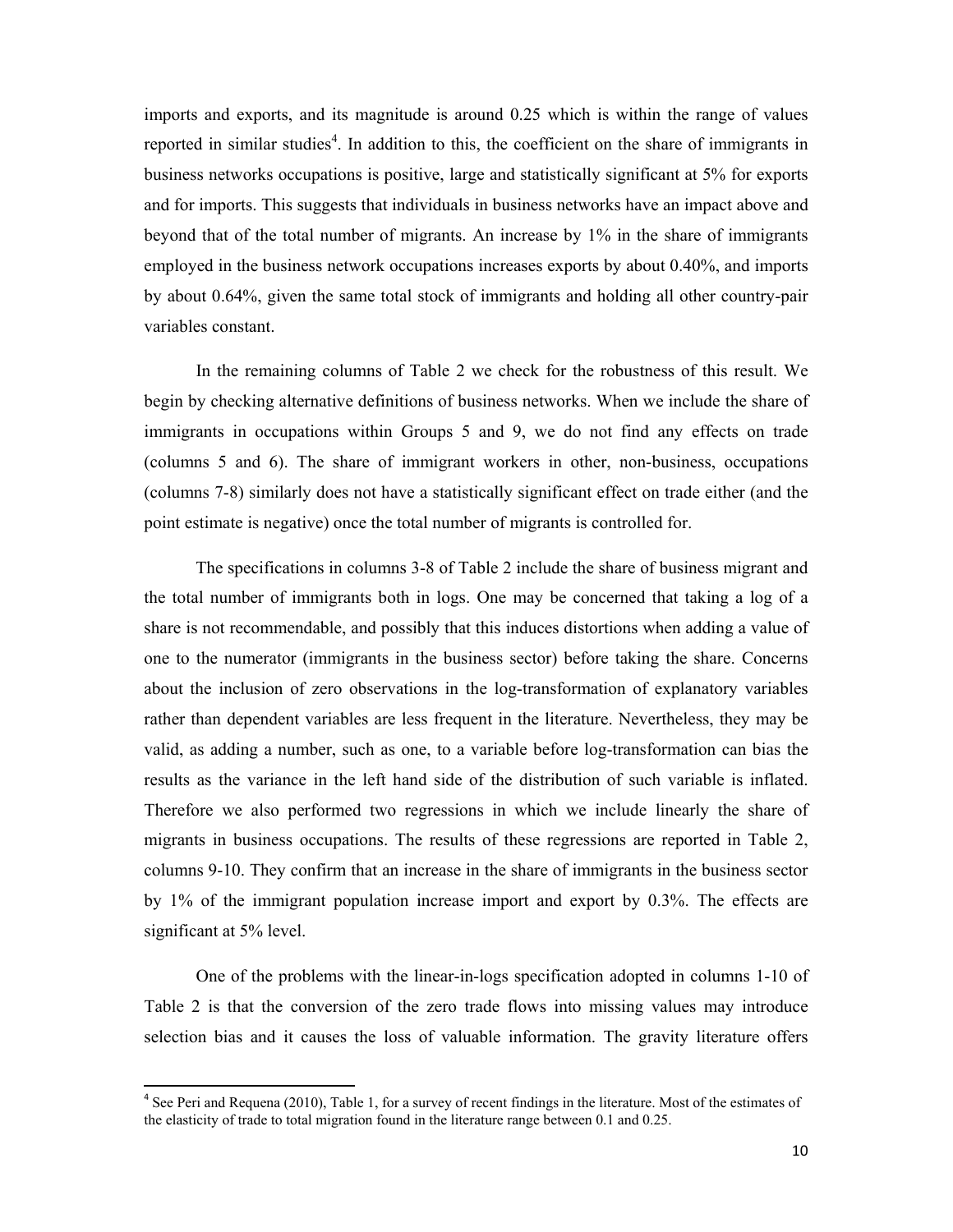several ways of dealing with this problem. First, it is possible to add a small number (usually one) to the actual value of the dependent variable (trade flows). We can then perform an OLS estimation using this new variable<sup>5</sup>. We have augmented the total value of trade by one, and by ten dollars, and found that the magnitude of the coefficient on the share of business immigrants almost doubles in the export regressions and remains statistically significant, while it changes only slightly, in the import regression. In both cases immigrants in the business network remain a significant determinant of imports and exports. These results - not reported in the tables - are available on request. Alternatively, the literature (Santos Silva and Tenreyro, 2009) suggests employing Poisson maximum likelihood (PMLE) method of estimation, so that the dependent variable can be included in levels rather than in logs, and we can include the zero values of trade as they are. We check the robustness of our results to this estimation method. It produces consistent estimates only if the error terms satisfy the log normality and homoskedasticity conditions, which are indeed very strong assumptions. PLME may even produce serious bias if the number of zeros is large (Martin and Pham, 2009). In our sample, about 25% of the observations for imports and 22% of observations for exports have zero values, which is relatively low. The results of PMLE estimation are shown in columns 11-12 of Table 2. For exports, these results are similar to the OLS estimates. For imports, the coefficient on the logarithm of the share of business network immigrants almost doubles in magnitude. Both coefficients remain highly statistically significant. We can conclude that the simpler and more robust least square estimation performs relatively well. Hence, in what follows, we use the more standard OLS technique based on non-zero trade flows.

Finally, a concern with the cross-sectional type of estimation is the potential joint determination of migration and trade. In fact, in our case, this concern is mitigated by several considerations. First, our migration variable is a stock, rather than a flow. This means that it includes migrants with a long-term residence, and not the new-comers, thus mitigating the possible reverse causality channel. Second, as we control for the stock of immigrants and we focus on the effect of immigrant business networks, it is likely that omitted variables affecting migration and trade are controlled for by the total stock of immigrants. Some authors emphasize that, in a panel setting, accounting for unobserved pair-specific heterogeneity either by differencing (Felbermayr and Jung, 2009) or by including pairwise country effects (Parsons, 2011), is important to correctly identify the migration-trade relationship. Our data,

<sup>&</sup>lt;sup>5</sup> There is little guidance in the literature as to the choice of this small number, and several authors have stressed high sensitivity of the results to the chosen number (see for instance Head et al., 2010).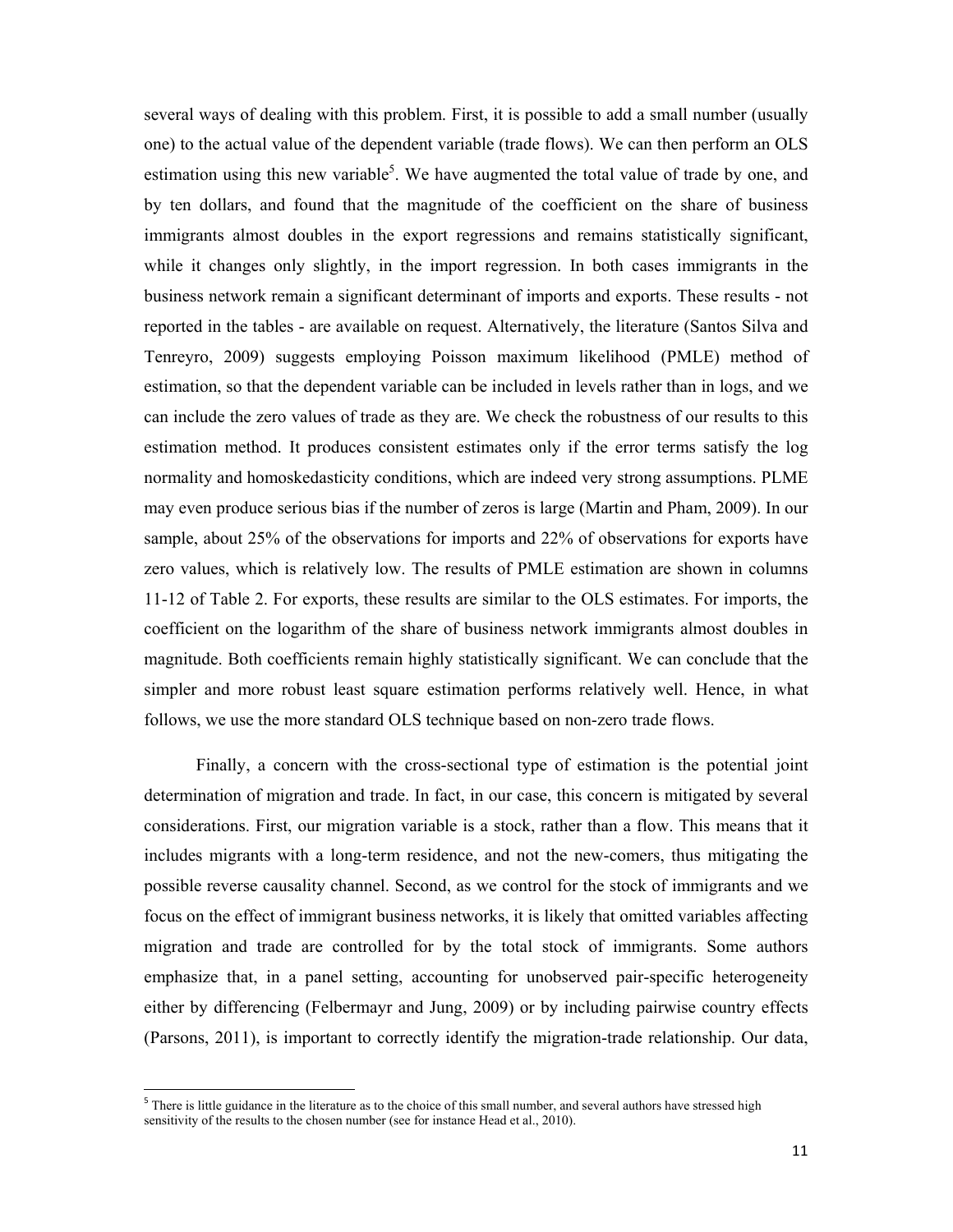being cross-sectional, do not allow us to include these very demanding bilateral fixed effects. We still include a destination and sending country fixed effects to control, at least for unobservable country-specific factors and for the multilateral resistance terms. Also, the fact that we control for aggregate migration implies that omitted variables affecting trade and total migration are absorbed by that term and the additional effect of the share of business immigrants on trade cannot be driven by a generic omitted variable affecting total migration. And lastly, to address the issue further, we use the trade data in period  $t+2$ . By so doing, the stock of immigrants is further predetermined with respect to trade<sup>6</sup>. The effect of business networks is robust to this correction for exports (Table 3, columns 1-2). The effect of immigrant business networks on import however declines and becomes insignificant.

Overall, the effect of business network immigrants on exports is always significant, robust and stable across specifications. In contrast, the effect on imports is more unstable and less precisely estimated. This is preliminary evidence that the specific business network variable is more significant in determining exports, as the theory of information diffusion would suggest. Before moving to more detailed analysis, let us provide the reader with an idea of the magnitude of this effect. Consider a 10% increase in the average country-pair stock of active migrants. This would amount to an increase from 5118 to 5630 immigrants, or 512 individuals per country-pair. Without taking into account the occupational differences, this increase would lead to a 2.51% rise in total exports (coefficient on *ln(IMMIGRANTS)*  from Table 3, column 2). Given that the average value of exports in the sample is \$507.63 million, such an increase would equal \$12.74 million. This means that one additional average immigrant generates an extra \$24,895 value of exports.<sup>7</sup> However, if the same additional 10% of immigrants were to be all employed in business network occupations, this would raise the average business share of migrants from 0.137 to 0.216, a fifty-seven percent increase. Using the coefficient on  $ln(share^{bus})$  reported in Table 3, column 2, such an increase would raise

 $6$  We also included values of trade at t+5, and the results remained relatively robust to this (they are available on request). At the same time, our trade data are only available until 2006; thus in such regressions we are losing some of the migration data: our migration sample drops to years 1995-2001, which means dropping 21 out of 89 destination countries.

<sup>&</sup>lt;sup>7</sup> These numbers are comparable with those obtained by Head and Ries (1998), who found that an extra migrant in Canada generated \$8,000 of imports almost two decades earlier. Given that the value of imports in the world has increase by about a half since the 1992, their projection year, while the world stock of migrants has increased by about 20% (the World Bank, 2010); and given that our coefficient on *LIMM IGRANT* is also almost twice as high as the one obtained by Heand and Ries (1998), our aggregate result is very similar to theirs. In contrast, our result is almost ten times higher than the one obtained by Felbermayr and Jung (2009), who found that an additional migrant creates about \$2,700 dollar in additional trade in 2000. The discrepancy is due to 1) a different coefficient on *LIMMIGRANT*, which is twice as low in their study; 2) a different average number of migrants per country pair (27000 persons in their sample of OECD receiving countries, versus 5118 persons in our sample), 3) the fact that our measure of migrant stock is comprised of the active immigrant population, while they use total migrant stock, including inactive and out of the labor force individuals; and 4) different methodology used: Felbermayr and Jung (2009) use first-differences approach.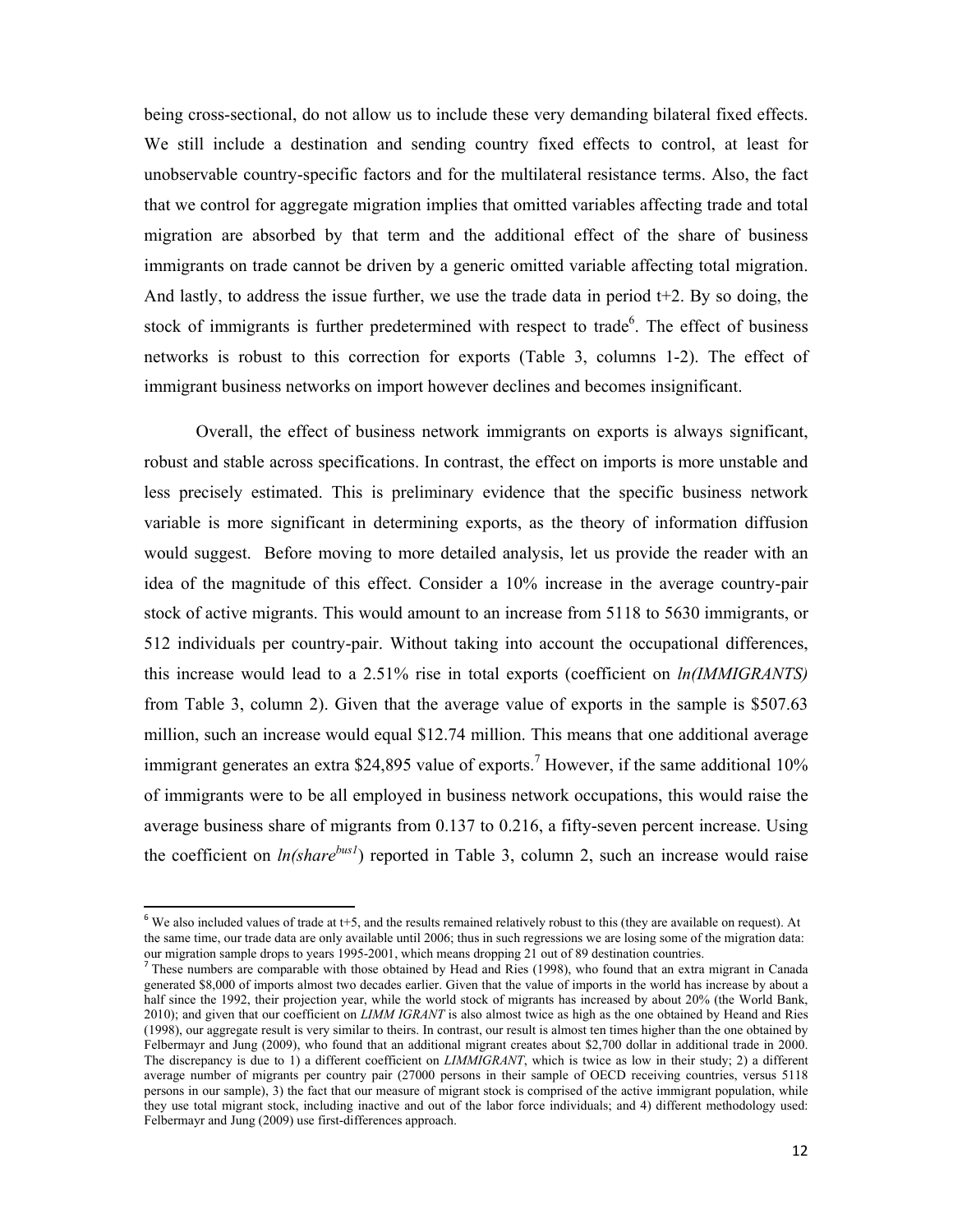total exports by 31.3%. This is ten times more than a simple increase in the total number of immigrants. Thus, an extra "business" migrant would generate \$310,259 extra value of exports, or over ten times more than an average migrant.

#### **3.3 Business networks and Trade of Homogeneous and Differentiated Goods**

Table 3, Columns 3 to 8 show the trade-creating effect of business networks when trade is disaggregated into different categories of goods according to their elasticity of substitution. This disaggregation allows testing a specific implication of the Chaney (2008) model. If migration reduces the fixed costs of doing business with a foreign country and hence the fixed cost of exporting there, this model suggests that highly differentiated goods should benefit more from cost reduction as compared to other goods. The reduction of fixed costs, in fact, would allow entry of more firms into those markets.

We look separately at the effect on imports (columns 3-5), and exports (columns 6-8), continuing to proxy business networks with the share of immigrants employed in occupations of Group 1. Business networks based on occupations in Group 1 have the strongest impact on exports and no significant effect on import. This is in line with the information theory. However, the most significant export effect of business network immigrants is achieved for homogeneous goods. This is in contrast with the theory. The impact of the total number of migrants is intact. Using these coefficients from column 8 of Table 3, a 10% increase in the total stock of migrants, ceteris paribus, would raise exports in homogeneous goods by 2.76%. If the same number of extra migrants is employed in business-related occupations, ceteris paribus, exports in homogeneous goods would go up by  $51\%$ <sup>8</sup>. These results are somewhat in disagreement with the theory that business networks should encourage especially trade of differentiated goods as in those cases information barriers may be particularly costly. We will come back to this issue when we consider the specific effect of immigrant-network by education, in section 3.4.

#### **3.4 Business Networks: Occupational or Educational Effect?**

<sup>&</sup>lt;sup>8</sup> We used also the Rauch (1999) classification into referenced, intermediate and differentiated goods. The results (not reported) are similar to those of Table 4, except that the most significant effect of business networks is on the intermediate group of goods (rather than on the homogeneous).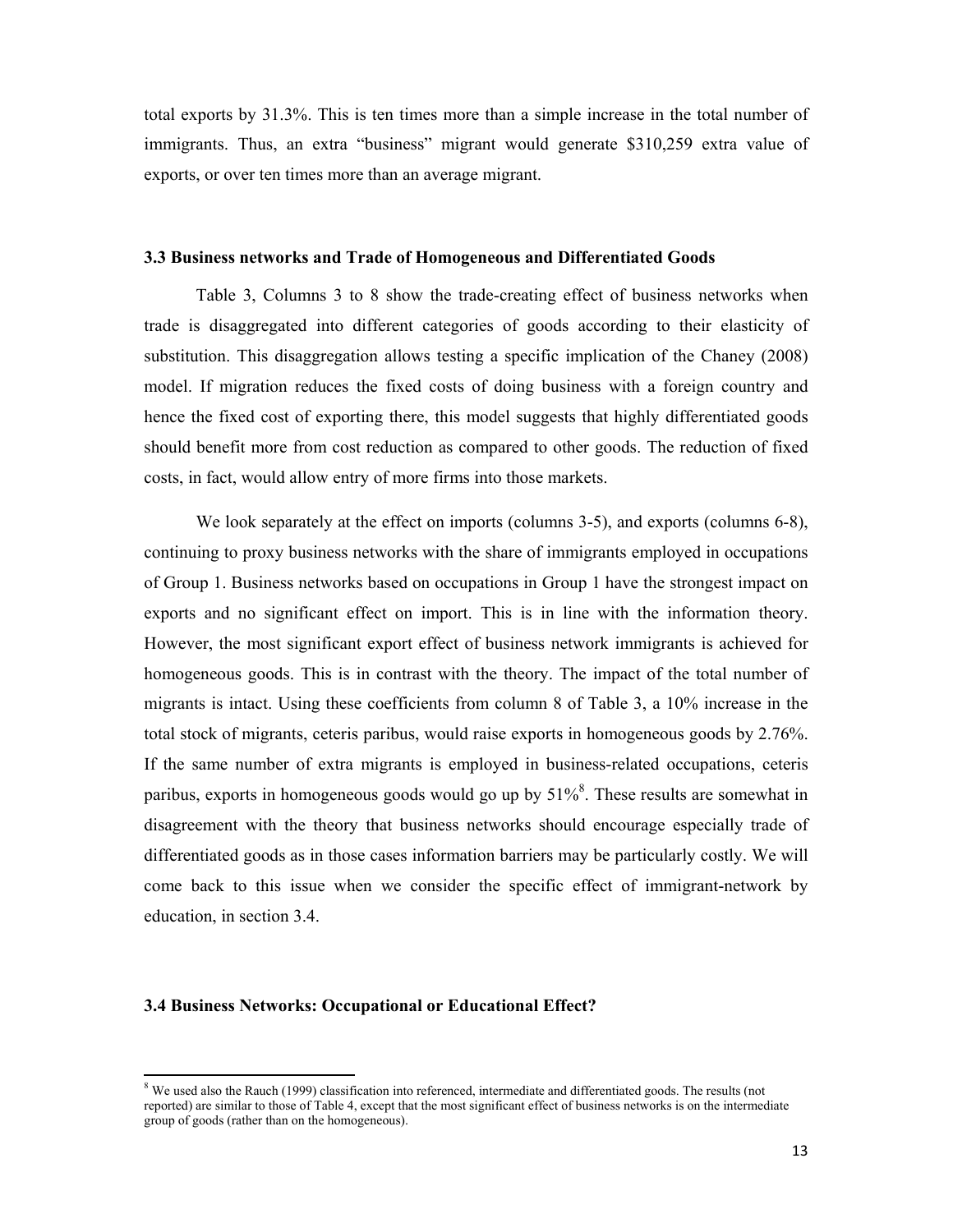Is it possible that our measure of business networks simply captures the effect of highly educated individuals on trade? Felbermayr and Jung (2009) have argued that highly educated immigrants are those most conducive to trade flows. To distinguish between the effect of the specific business network occupations and the effect of highly educated immigrants we proceed as follows. First, using the information on the number of individuals with different levels of education, we control for the shares of individuals with secondary and tertiary education in addition to the business network share (Table 4, columns  $1-2$ )<sup>9</sup>. The estimates reveal that once we control for the share of immigrants in business network occupations, the share of highly educated immigrants is not significant any longer. In columns 3-4 of Table 4, we show a variation of the previous approach. Following the specification of Felbermayr and Jung (2009), we include as explanatory variables the stocks of immigrants disaggregated into three education categories: basic schooling, secondary schooling, and tertiary schooling. We also include the share of immigrants in business network occupations. Similarly to these authors, we find a significant trade-creating effect of the highest education group, although no effect for other education groups; we also still find a strong effect of the business network shares on exports as well as on imports.

To explore this issue further, we use the occupation and education definitions jointly. We group immigrant workers into business networks and education cells. We include the log of the share of business network immigrants with low, intermediate and high education level (Table 4, columns 5-8). In columns 5-6, the omitted group is the share of all non-business networks. Interestingly, we find that only the share of immigrants who are both in business network occupations and highly-educated has an additional trade-creation effect beyond that of the overall number of immigrants. On the other hand, consistently with the information theory, this group has no effect on imports. Even more interesting is the contrast of the effect of highly educated individuals in business network occupations relative to the effect of poorly educated in non-business network educations (the omitted category in Table 4, columns 7 and 8). Both for imports and exports, only highly educated in business network occupations have a positive and significant effect, while poorly educated in business occupations have insignificant effect.

<sup>&</sup>lt;sup>9</sup> Immigrants' education is reported under 4 categories: 1 - no education, completed primary, uncompleted secondary; 2 completed secondary; 3 - completed tertiary; 99 - unknown. Individuals with unknown education are treated as if they were in category 1.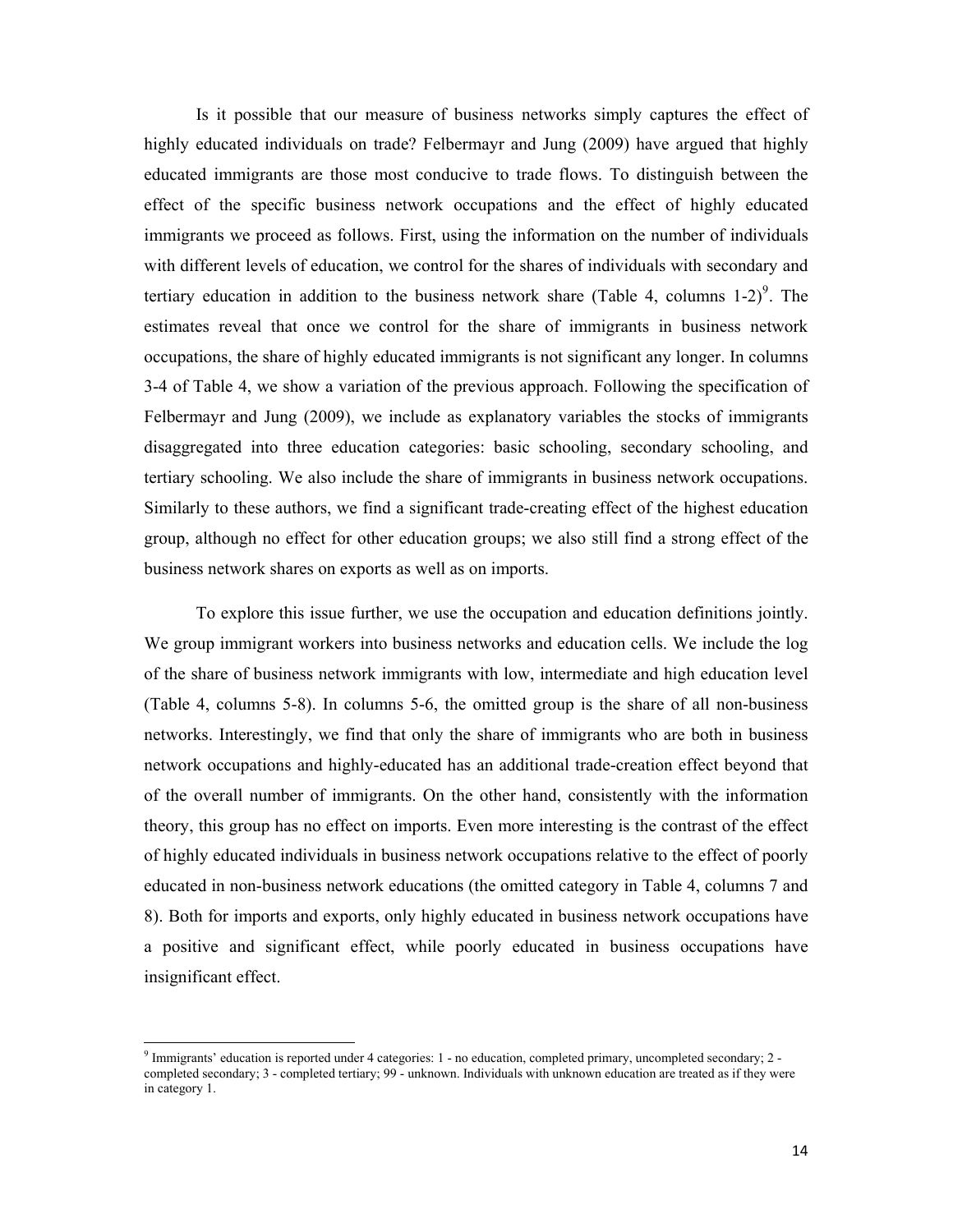Finally, Table 5 analyzes the impact of the immigrant business networks on trade of homogeneous, moderately differentiated and differentiated goods when controlling also for immigrants by schooling (and hence extending the specification of Felbermayr and Jung, 2009, to differentiated trade). Once the stocks of migrants by education level are controlled for, we find that business networks have a positive and significant effect on imports of differentiated goods and on exports of differentiated and homogeneous goods. This is partly consistent with the predictions of Chaney (2008). This implies that controlling for the schooling of immigrants is important to account for their skills and their trade effect, especially when analyzing differentiated goods. It may be the case that highly educated immigrants even in other occupations (e.g. doctors, engineers, professors, scientists) can help generating the kind of networks that induce trade. In fact, we find that highly educated individuals stimulate trade in almost all types of goods (in imports of differentiated and homogeneous goods and in exports of moderately differentiated and homogeneous goods). However, even when we control for those, differentiated trade can still benefit from specific business networks.

#### **3.5 Interactions of Business Networks with Common Factors**

 $\overline{a}$ 

Do business networks of migrants help to create trade between all country-pairs equally? To quantify which type of bilateral relationship may be affected the most, we further analyze the interactions of business networks with country-pair factors. Specifically, we look at interactions with common language  $10$ , common colonial past, common religion, and common legal origin. In Table 6, these interactions are included one at a time.

The main business network effects on imports and exports are, with some exceptions, still significant. At the same time, common language, colonial past, and common legal origin reduce the importance of the business networks (although not always in a significant way). This is because if countries already have commonalities, the presence of business networks is less relevant. In these countries, there are fewer cultural barriers to trade to overcome, and the role of business networks as conductors of culture, norms, and common values, is less important. Conversely, in countries with different legal origin the effect of business networks

<sup>&</sup>lt;sup>10</sup> For the language variable, instead of the "common official language" variable, we also explored the "aggregate index of linguistic indices" proposed in Melitz and Toubal (2012). This is as a newly built richer measure of language commonalities between countries. In the regressions available on request, we found a similarly insignificant effect of the interaction of business share with language, and a significant effect of common language on trade flows.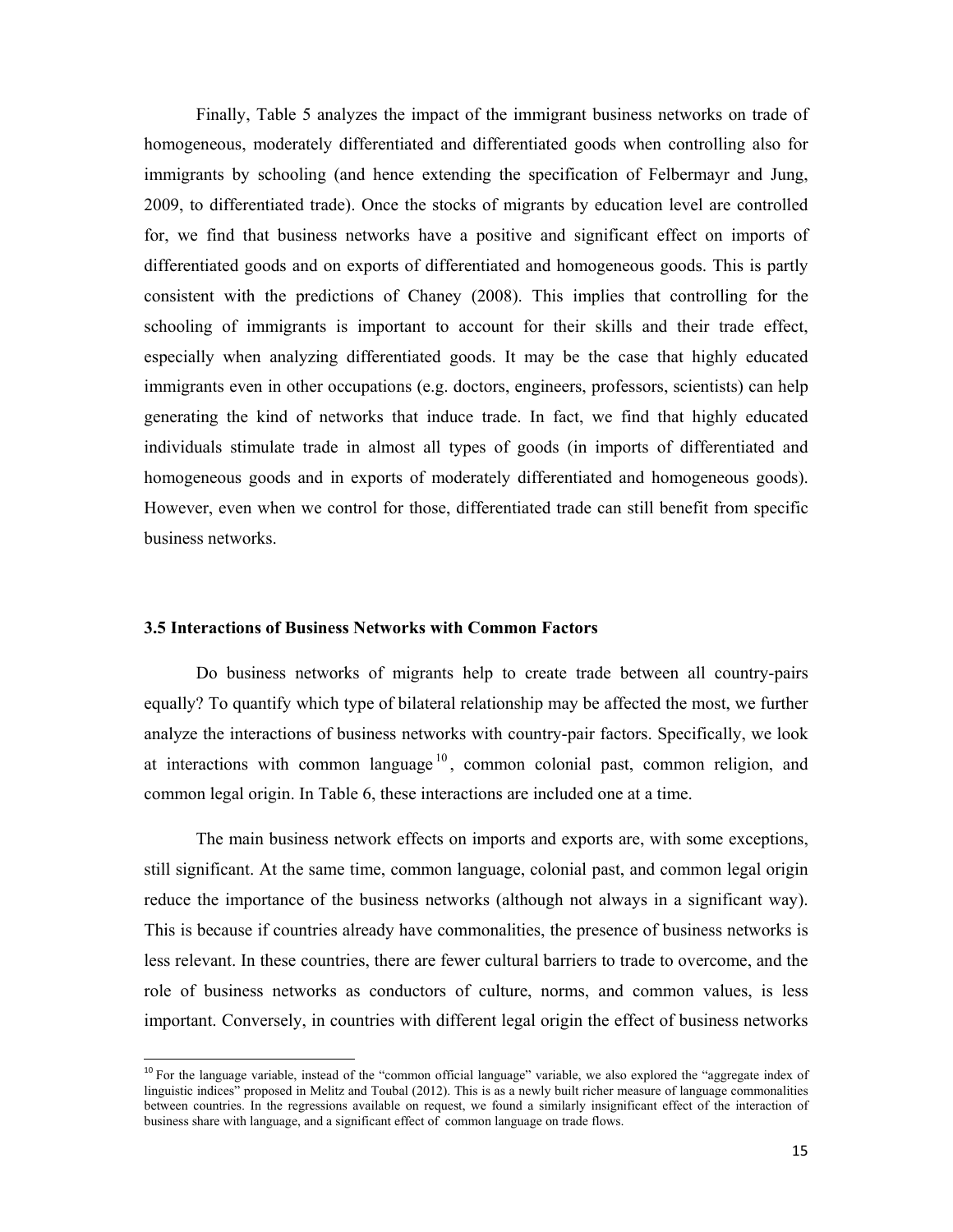is more important. These countries differ in the way legal systems are organized. Such differences imply significant variations in the protection of outsider investors' rights, in writing and enforcing contracts, including the ones related to shipment and supply, judicial procedures and settling disputes (La Porta et al., 2008). Bridging these differences with information acquired through the business networks, and the experience of individuals, is thus especially relevant for stimulating trade.

Common religion seems to be the only "cultural variable" that works to strengthen the effects of business networks. This may be because religion would not establish ex-ante trade ties, but once immigrants establish their networks, religion may reinforce them. This may be consistent with historical examples from some religions which were functional to establishing trade relations between some countries<sup>11</sup>. It is also in line with the idea that certain religions can be more conducive than others for forming international trade networks (Lewer and Van den Berg, 2007). The fact of belonging to the same religion may create additional reputation mechanisms that are vital for coordinating and reinforcing expectations between trading partners (Greif, 1989; 1993).

#### **4. Conclusions**

 $\overline{a}$ 

In this paper, we have proposed a new estimation of migration networks' impact on trade based on new, more precise measures of migration networks. We have shown that, controlling for the overall size of bilateral stock of migrants, individuals employed directly in business network occupations produce a large and significant additional effect on trade, and especially on exports from their home countries. They generate over ten times the value of trade than average migrants. Moreover, this occupation-based measure works better than a schooling-based one in explaining bilateral trade. When controlling for the bilateral stock of migrants, the share of educated individuals does not increase trade, while the share of business-related migrants does. When controlling for schooling, we also find a particularly large effect of business networks on trade in differentiated goods.

Our findings also suggest that the business network effect is especially important for culturally distant countries, such as countries with different legal origin. In such setting, business networks are particularly effective in fulfilling their function of information sharing,

<sup>11</sup> Cowen (1997) reproduced in Felbermayr, Jung, and Toubal (2011), says: "… the Spanish Jews were indispensable for international commerce in the Middle Ages. […] Lebanese Christians developed trade between various parts of the Ottoman empire" (p.170).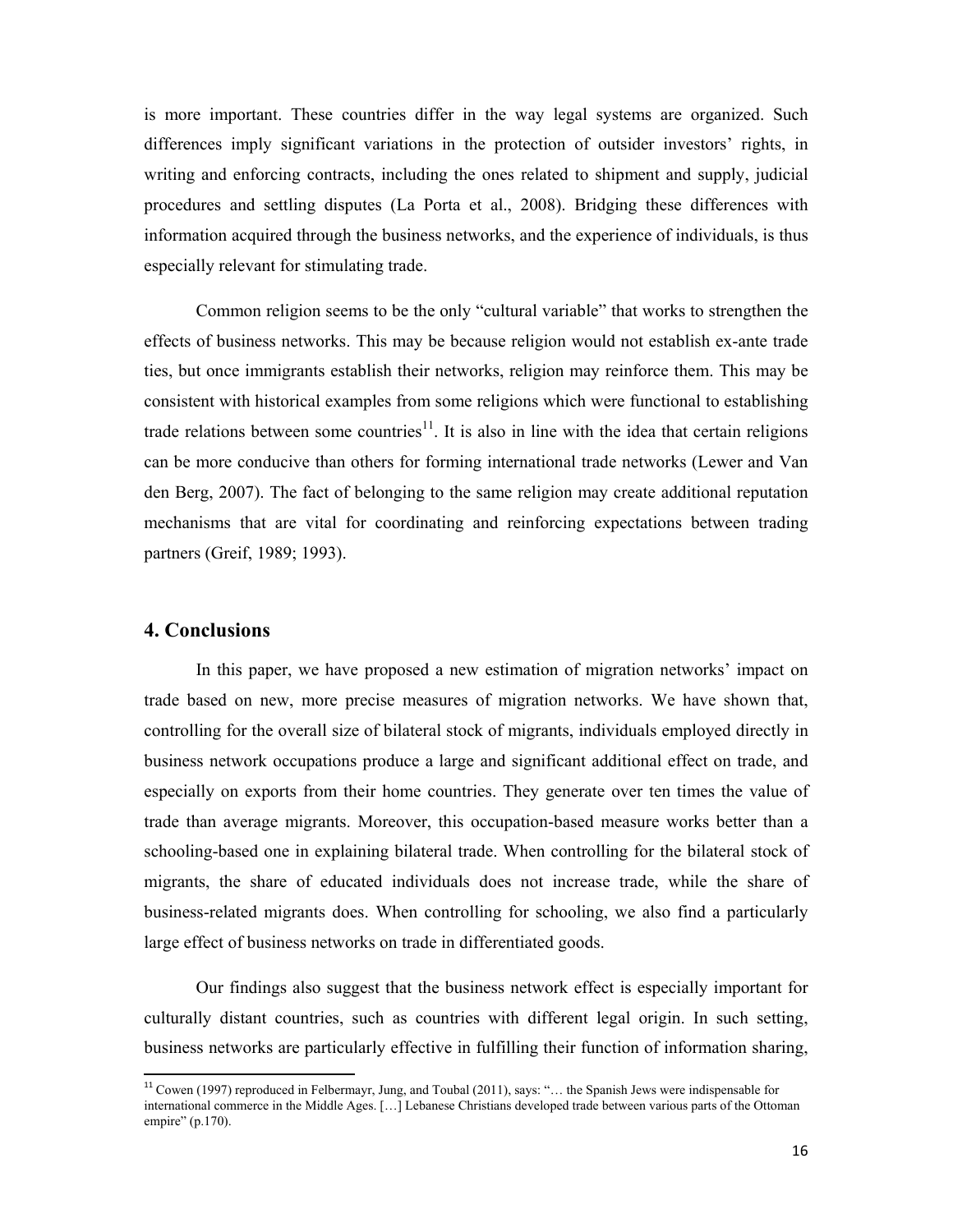of helping overcome problems related to differences in legal enforcement, of providing legal advice and experience. As the international legal systems remain weak, and trade disputes are settled mainly in national courts using national legislations, migrant business networks play the key role of informational intermediaries. If receiving countries are to expand trade-related benefits from migration, clearly, promoting entrepreneurship and facilitating establishment of businesses by migrants can be valuable. For example, policies such as the European blue card, which favors the free movement and work of highly-skilled individuals in highly-paid positions (business network migrants among them) and provisions that allow immigration of any person who invests a certain amount and hires local workers should be expanded.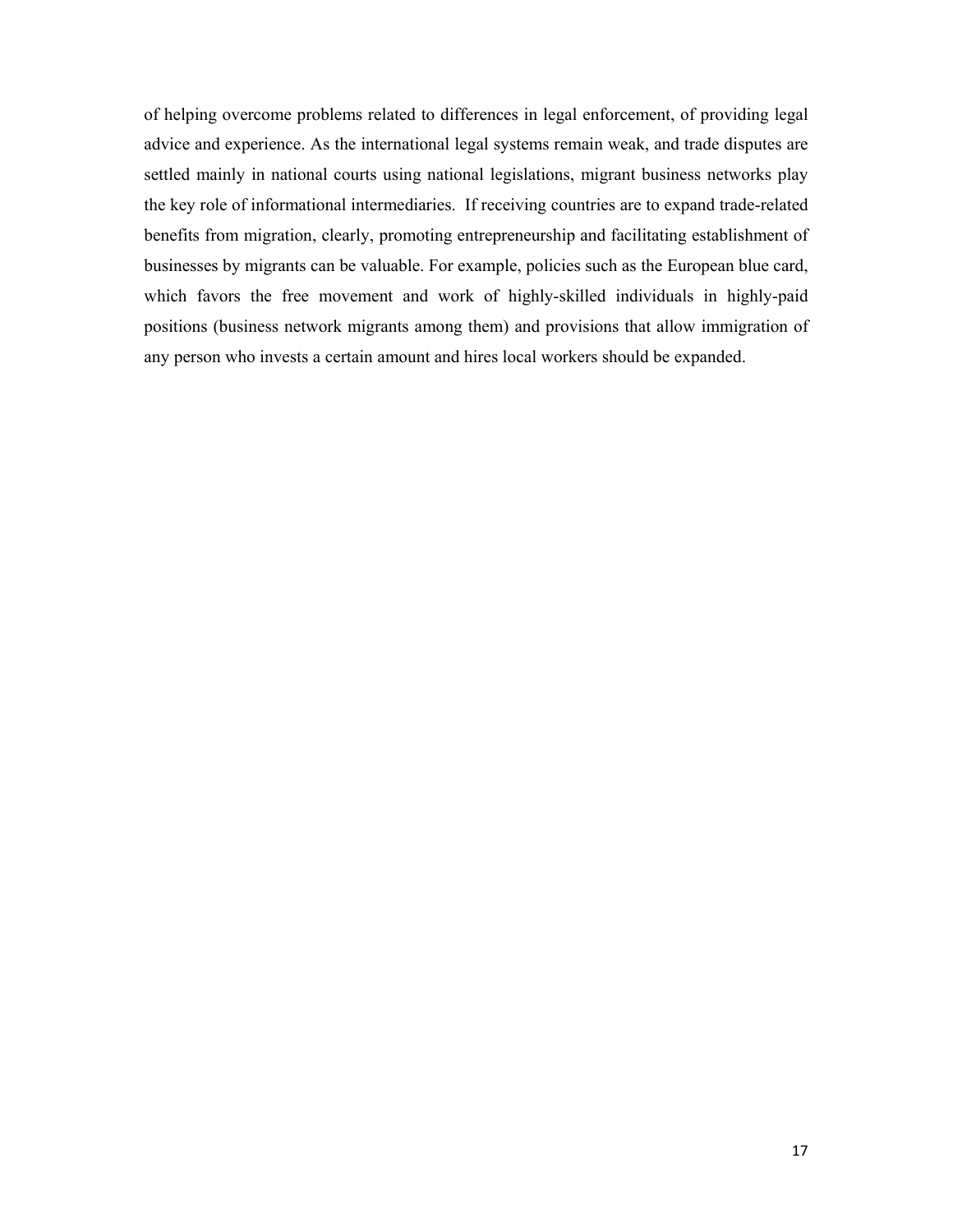### **References**

- Anderson, J., E., Wincoop, V., 2003. Gravity with Gravitas: A Solution to the Border Puzzle. *American Economic Review*, 93(1), 170-192.
- Bandyopadhyay, S., C. C., Coughlin, H. J. Wall, 2008. Ethnic Networks and US Exports. *Review of International Economics*, 16 (1), 199-213.
- Baldwin, R., Taglioni, D., 2006. Gravity *for Dummies* and D*ummies* for Gravity Equations, NBER Working Paper No. 12516.
- Broda, C., Weinstein, D., 2006. Globalization and the Gains from Variety. *Quarterly Journal of Economics*, 121(2), 541-585.
- CEPII Gravity Dataset, 2010. Available at: http://www.cepii.fr/anglaisgraph/bdd/gravity.htm
- Chaney, T., 2008. Distorted Gravity Heterogeneous Firms, Market Structure and the Geography of International Trade. *American Economic Review*, 98(4), 1707-1721.
- Chiswick, B, and W.P.Miller, 2009. The International Transferability of Immigrants' Human Capital Skills. *Economics of Education Review,* 28(2), pp. 152-169.
- Combes, P.P., Lafourcade, M., Mayer,T., 2005. The Trade-Creating Effects of Business and Social Networks: Evidence from France. *Journal of International Economics*, 66 (2): 1-29.
- Dumont, J.-C., Spielvogel, G., Widmaier, S., 2010. International Migrants in Developed, Emerging and Developing Countries: An Extended Profile. OECD Social, Employment and Migration Working Papers No.114. Available at: www.oecd.org/els/workingpapers. Accessed: March 2011.
- Dunlevy, J., 2006. The Influence of Corruption and Language on the Pro-trade Effect of Immigrants: Evidence from the American States. *The Review of Economics and Statistics*, 88 (1), 182-186.
- Dunlevy , J., Hutchinson, W., 1999. The Impact of Immigration on American Import Trade in the Late Nineteenth and Twentieth Centuries. *Journal of Economic History,* 59, 1043- 62.
- Feenstra, R.C., 2004. Advanced International Trade: Theory and Evidence. Princeton: Princeton University Press.
- Felbermayr, G. J., Jung, B., 2009. The Pro-Trade Effect of the Brain Drain: Sorting out Confounding Factors, *Economics Letters,* 104(2), 72-75.
- Felbermayr, G. J., Jung B., Toubal, F., 2011. Ethnic Networks, Information and International Trade : Revisiting the Evidence. *Annales d'Economie et de Statistique*. 97/98 (4).
- Felbermayr, G. J., Toubal, F., 2012. Revisiting the Trade-Migration Nexus: Evidence from New OECD data. *World Development*. 40(5), 928–937.
- Gaulier, G., Zignago, S., 2010. BACI: International Trade Database at the Product-level. The 1994-2007 Version. Working Paper 2010-23. CEPII Research Center.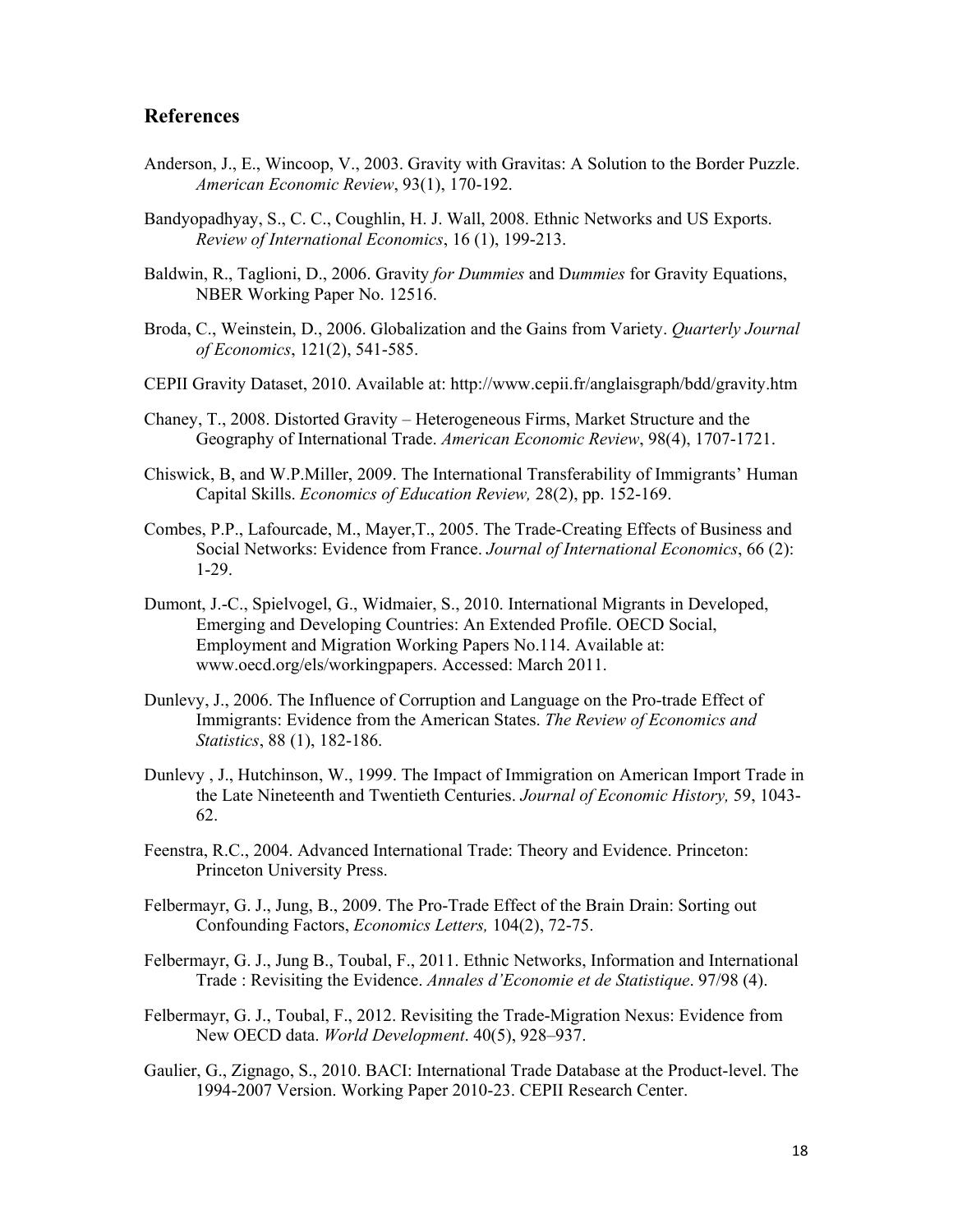- Girma, S., Yu, Z., 2002. The Link between Immigration and Trade: Evidence from the United Kingdom. *Weltwirtschaftliches Archiv*, 138, 115-130.
- Gould, D., 1994. Immigrant Links to the Home Country: Empirical Implications for U.S. Bilateral Trade Flows. *The Review of Economics and Statistics,* 76(2), 302-316.
- Greif, A., 1989. Reputation and Coalitions in Medieval Trade: Evidence on the Maghribi Traders. *The Journal of Economic History,* 49(4), 857-882.
- Greif, A., 1993. Contract Enforceability and Economic Institutions in Early Trade: The Maghribi Traders' Coalition. *The American Economic Review,* 83(3), 525-548.
- Head, K., Mayer, T., Ries, J., 2010. The Erosion of Colonial Trade Linkages after Independence. *Journal of International Economics,* 81(1), 1-14.
- Head, K., Ries, J., 1998. Immigration and Trade Creation: Econometric Evidence from Canada. *Canadian Journal of Economics,* 31(1), 47-62.
- Martin, W., Pham, C., 2009. Estimating the Gravity Model When Zero Trade Flows are Frequent. World Bank manuscript.
- Melitz, J., Toubal, F. 2012. Native Language, Spoken Language, Translation and Trade. CEPR DP. 8984.
- La Porta, R., Lopez-de-Silanes F., Shleifer A., 2008. The Economic Consequences of Legal Origins. *Journal of Economic Literature,* 46 (2), 285-332.
- Lewer, J. J., Van den Berg, H., 2007. Religion and International Trade. *American Journal of Economics and Sociology*, 66(4), 765-794.
- OECD, 2010. *DIOC-E Database* (Paris: OECD). Available at: http://www.oecd.org/document/33/0,3746,en\_2649\_37415\_46561249\_1\_1\_1\_37415,0 0.html . Accessed: October 2010.
- Parsons, C., 2011. Do Migrants Really Foster Trade? The Trade-Migration Nexus, a Panel Approach 1960-2000. GEP Research Paper 11/10.
- Peri, G., Requena, F., 2010. The Trade Creation Effect of Immigrants: Evidence from the Remarkable Case of Spain. *Canadian Journal of Economics*, 49, 1433-1459.
- Rauch, J. E., 1999. Networks versus Markets in International Trade. *Journal of International Economics*, 48, 116-130.
- Rauch, J. E., 2001. Business and Social Networks in International Trade. *Journal of Economic Literature*, 39, 1177-1203.
- Rauch, J. E. and Trindale, V., 2002. Ethnic Chinese Networks in International Trade. *The Review of Economics and Statistics,* 84(1), 116-130.
- Santos Silva J., Tenreyro, S., 2006. The Log of Gravity. *The Review of Economics and Statistics*, 88(4), 641-658.
- Wagner, D., Head, K., Ries, J., 2002. Immigration and the Trade of Provinces. *Scottish Journal of Political Economy*, 49, 507-25.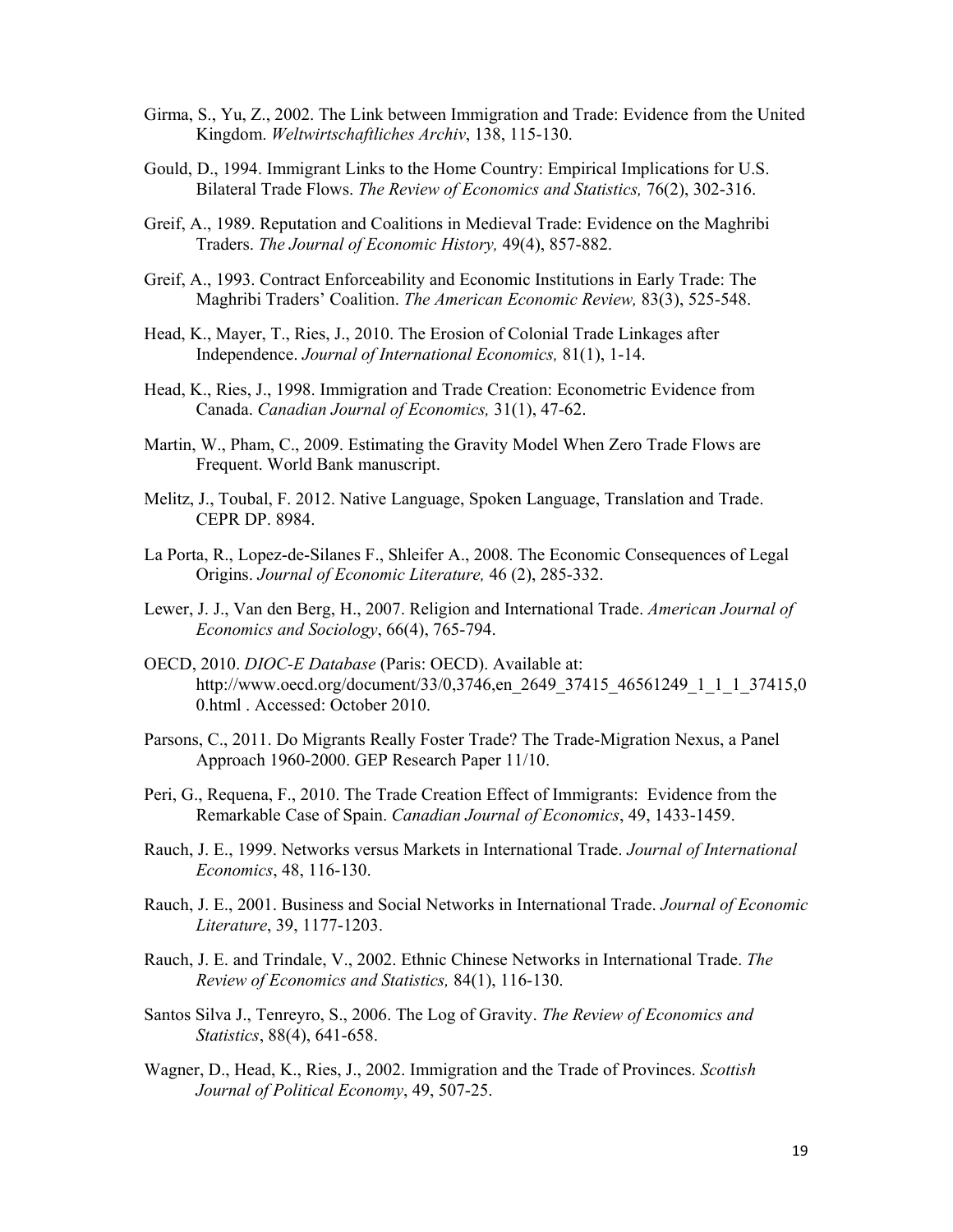World Bank, 2010. International Migrant Stock, Total. Database, available at: http://data.worldbank.org/indicator/SM.POP.TOTL/countries?display=default.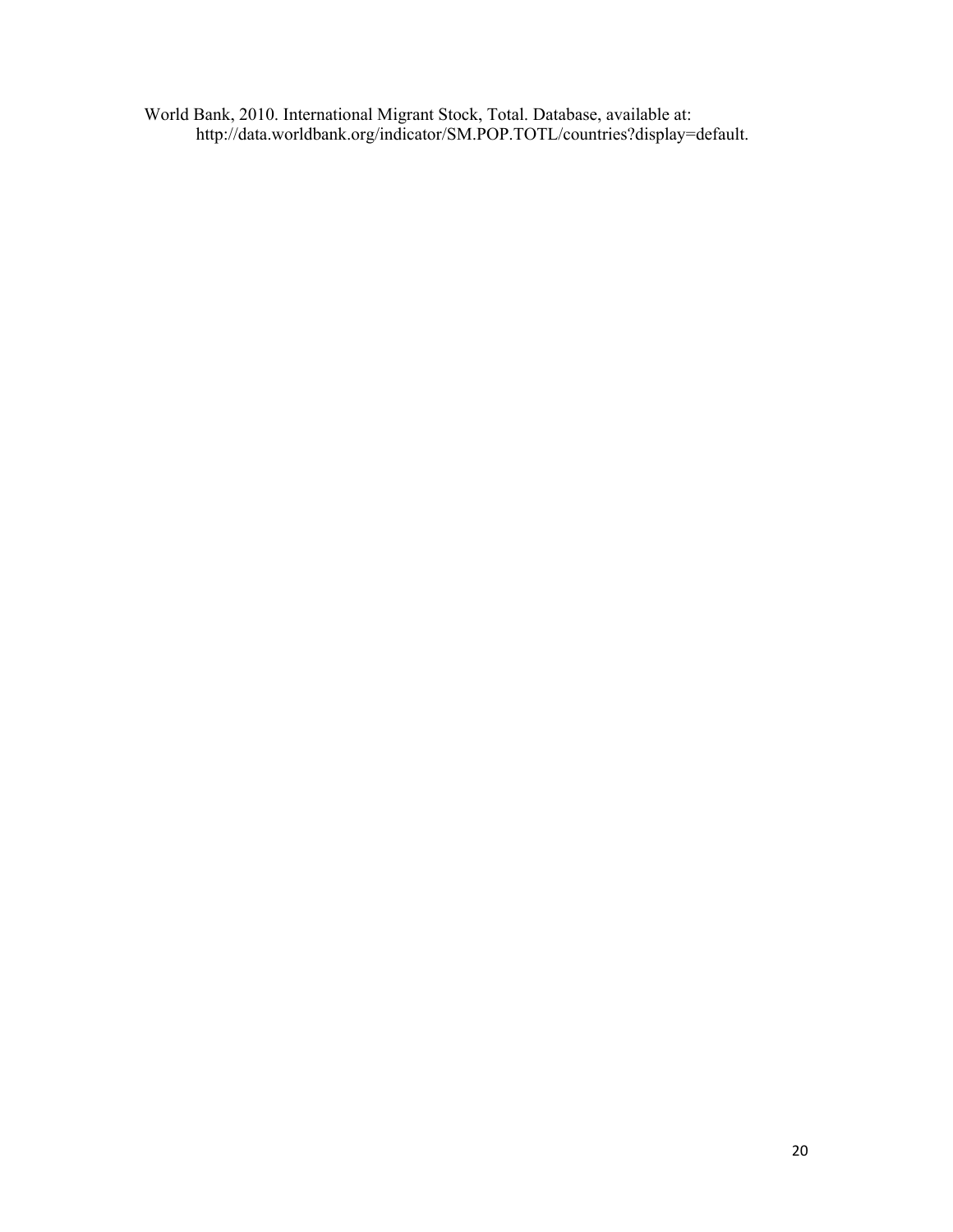| Country ISO Code | Share of      | Share ISCO 1 | Share      | Share      | Export +            |
|------------------|---------------|--------------|------------|------------|---------------------|
|                  | immigrants in | among        | ISCO.5     | ISCO.9     | import as           |
|                  | population    | immigrants   | among      | among      | percent of          |
|                  |               |              | immigrants | immigrants | <b>GDP</b>          |
|                  | (1)           | (2)          | (3)        | (4)        | (5)                 |
| <b>AUS</b>       | 0.245         | 0.082        | 0.128      | 0.071      | $22.51\overline{5}$ |
| <b>AUT</b>       | 0.138         | 0.090        | 0.172      | 0.109      | 89.205              |
| <b>BEL</b>       | 0.095         | 0.209        | 0.088      | 0.102      | 87.472              |
| <b>CAN</b>       | 0.206         | 0.101        | 0.140      | 0.047      | 39.173              |
| <b>CHE</b>       | 0.253         | 0.062        | 0.121      | 0.026      | 43.542              |
| <b>CHL</b>       | 0.017         | 0.215        | 0.103      | 0.000      | 33.832              |
| <b>CZE</b>       | 0.040         | 0.152        | 0.115      | 0.025      | 66.865              |
| <b>DEU</b>       | 0.118         | 0.001        | 0.121      | 0.000      | 83.430              |
| <b>DNK</b>       | 0.058         | 0.010        | 0.158      | 0.108      | 35.596              |
| <b>ESP</b>       | 0.068         | 0.103        | 0.173      | 0.164      | 40.487              |
| <b>EST</b>       | 0.195         | 0.248        | 0.091      | 0.047      | 24.840              |
| $\text{FIN}$     | 0.022         | 0.016        | 0.180      | 0.150      | 58.455              |
| <b>FRA</b>       | 0.092         | 0.137        | 0.110      | 0.091      | 25.389              |
| <b>GBR</b>       | 0.088         | 0.158        | 0.179      | 0.083      | 27.333              |
| <b>HUN</b>       | 0.029         | 0.142        | 0.174      | 0.030      | 91.634              |
| <b>IRL</b>       | 0.121         | 0.137        | 0.154      | 0.030      | 78.988              |
| <b>ISR</b>       | 0.373         | 0.081        | 0.208      | 0.072      | 51.849              |
| <b>ITA</b>       | 0.050         | 0.099        | 0.145      | 0.000      | 23.479              |
| $LUX$            | 0.426         | 0.100        | 0.102      | 0.054      | 92.100              |
| <b>MEX</b>       | 0.004         | 0.193        | 0.132      | 0.026      | 39.231              |
| <b>NLD</b>       | 0.098         | 0.042        | 0.108      | 0.139      | 29.028              |
| <b>NZL</b>       | 0.197         | 0.117        | 0.159      | 0.049      | 43.876              |
| POL              | 0.008         | 0.127        | 0.103      | 0.020      | 36.151              |
| PRT              | 0.085         | 0.118        | 0.140      | 0.067      | 37.313              |
| <b>SVK</b>       | 0.026         | 0.129        | 0.061      | 0.023      | 12.323              |
| <b>SWE</b>       | 0.109         | 0.027        | 0.234      | 0.118      | 39.271              |
|                  |               |              |            |            |                     |
| Average          | 0.115         | 0.114        | 0.147      | 0.065      | 44.700              |

**Table 1: Summary statistics of the shares of foreign-born, share of immigrants in business networks and openness to trade, OECD countries, circa 2000** 

*Sources: Authors' computations based on OECD DIOC-E migration data and Head, Mayer and Ries (2010) trade data.*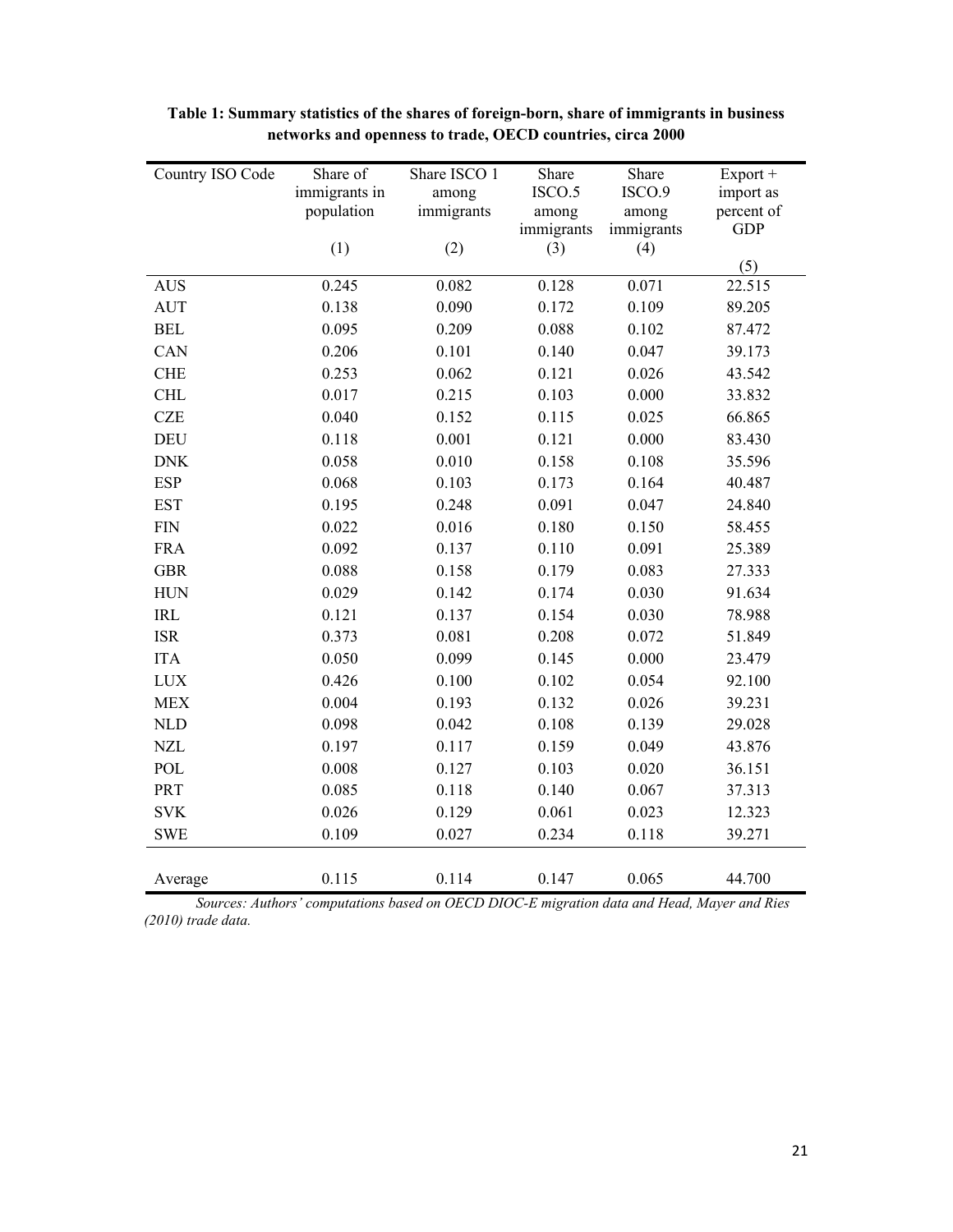|                     | <b>OLS</b> |            |            |            |            | <b>PMLE</b>                         |            |            |                   |            |            |                |
|---------------------|------------|------------|------------|------------|------------|-------------------------------------|------------|------------|-------------------|------------|------------|----------------|
|                     | LImports   | LExports   |            |            |            | LImports LExports LImports LExports | LImports   | LExports   | LImports LExports |            | Imports    | <b>Exports</b> |
|                     | (1)        | (2)        | (3)        | (4)        | (5)        | (6)                                 | (7)        | (8)        | (9)               | (10)       | (11)       | (12)           |
| In (Immigrant Bus.  |            |            |            |            |            |                                     |            |            |                   |            |            |                |
| Network)            | $0.255**$  | $0.253**$  |            |            |            |                                     |            |            |                   |            |            |                |
|                     | (0.019)    | (0.019)    |            |            |            |                                     |            |            |                   |            |            |                |
| $ln(share^{bus1})$  |            |            | $0.675*$   | $0.396*$   |            |                                     |            |            |                   |            | $1.070**$  | $0.462*$       |
|                     |            |            | (0.297)    | (0.221)    |            |                                     |            |            |                   |            | (0.363)    | (0.249)        |
| $ln(share^{bus59})$ |            |            |            |            | 0.253      | 0.276                               |            |            |                   |            |            |                |
|                     |            |            |            |            | (0.215)    | (0.167)                             |            |            |                   |            |            |                |
| $ln(share^{nbus})$  |            |            |            |            |            |                                     | $-0.573$   | $-0.194$   |                   |            |            |                |
|                     |            |            |            |            |            |                                     | (0.378)    | (0.261)    |                   |            |            |                |
| sharebush           |            |            |            |            |            |                                     |            |            | $0.350*$          | $0.297**$  |            |                |
|                     |            |            |            |            |            |                                     |            |            | (0.145)           | (0.112)    |            |                |
| ln(IMMIGRANT)       |            |            | $0.268**$  | $0.262**$  | $0.262**$  | $0.256**$                           | $0.268**$  | $0.261**$  |                   |            | $0.175**$  | $0.162**$      |
|                     |            |            | (0.018)    | (0.015)    | $-0.018$   | (0.014)                             | (0.018)    | (0.015)    |                   |            | (0.016)    | (0.016)        |
| ln(Distance)        | $-1.241**$ | $-1.303**$ | $-1.167**$ | $-1.287**$ | $-1.164**$ | $-1.285**$                          | $-1.168**$ | $-1.287**$ | $-1.451**$        | $-1.565**$ | $-0.782**$ | $-0.830**$     |
|                     | (0.049)    | (0.049)    | (0.050)    | (0.044)    | (0.050)    | (0.044)                             | (0.050)    | (0.044)    | (0.048)           | (0.041)    | (0.044)    | (0.049)        |
| Contiguity          | 0.0695     | $0.228*$   | 0.000449   | 0.113      | $-0.0095$  | 0.109                               | $-0.0089$  | 0.106      | $0.419**$         | $0.528**$  | $0.220**$  | $0.245**$      |
|                     | (0.142)    | (0.121)    | (0.143)    | (0.120)    | (0.142)    | (0.120)                             | (0.142)    | (0.120)    | (0.152)           | (0.135)    | (0.053)    | (0.061)        |
| Comm language       | $0.290**$  | 0.131      | $0.274**$  | $0.194*$   | $0.289**$  | $0.206**$                           | $0.281**$  | $0.198*$   | $0.531**$         | $0.441**$  | 0.083      | 0.026          |
|                     | (0.100)    | (0.084)    | (0.099)    | (0.078)    | (0.099)    | (0.078)                             | (0.099)    | (0.078)    | (0.101)           | (0.082)    | (0.061)    | (0.073)        |
| Colony              | $0.698**$  | $0.593**$  | $0.652**$  | $0.561**$  | $0.663**$  | $0.571**$                           | $0.652**$  | $0.563**$  | 1.281**           | $1.176**$  | $0.181*$   | 0.108          |
|                     | (0.130)    | (0.111)    | (0.129)    | (0.105)    | (0.129)    | (0.105)                             | (0.129)    | (0.105)    | (0.138)           | (0.113)    | (0.081)    | (0.098)        |
| <b>RTA</b>          | $-0.083$   | $-0.0826$  | $-0.0646$  | $-0.159*$  | $-0.0661$  | $-0.159*$                           | $-0.0682$  | $-0.161*$  | $-0.0347$         | $-0.126$   | $0.457**$  | $0.462**$      |
|                     | (0.085)    | (0.078)    | (0.085)    | (0.074)    | (0.085)    | (0.074)                             | (0.085)    | (0.074)    | (0.089)           | (0.079)    | (0.075)    | (0.079)        |
| Observations        | 4,806      | 4,923      | 4,806      | 4,923      | 4,806      | 4,923                               | 4,806      | 4,923      | 4978              | 5097       | 5230       | 5230           |
| R-squared           | 0.794      | 0.826      | 0.796      | 0.831      | 0.795      | 0.831                               | 0.795      | 0.831      | 0.786             | 0.820      |            |                |

#### **Table 2. The Effect of Business Networks on Trade: Basic Specifications**

**Note :** Dependent variable in columns 1-10 is the log of total value of trade in US dollars (import or export). Estimation method: OLS. Dependent variable in columns 11-12 is the level of total value of trade in US dollars, including zero trade flows. Estimation method: PMLE. All regressions include time, receiving and sending country fixed effects; robust standard errors are clustered on country pairs. \*\* - significant at 1%, \* - significant at 5%.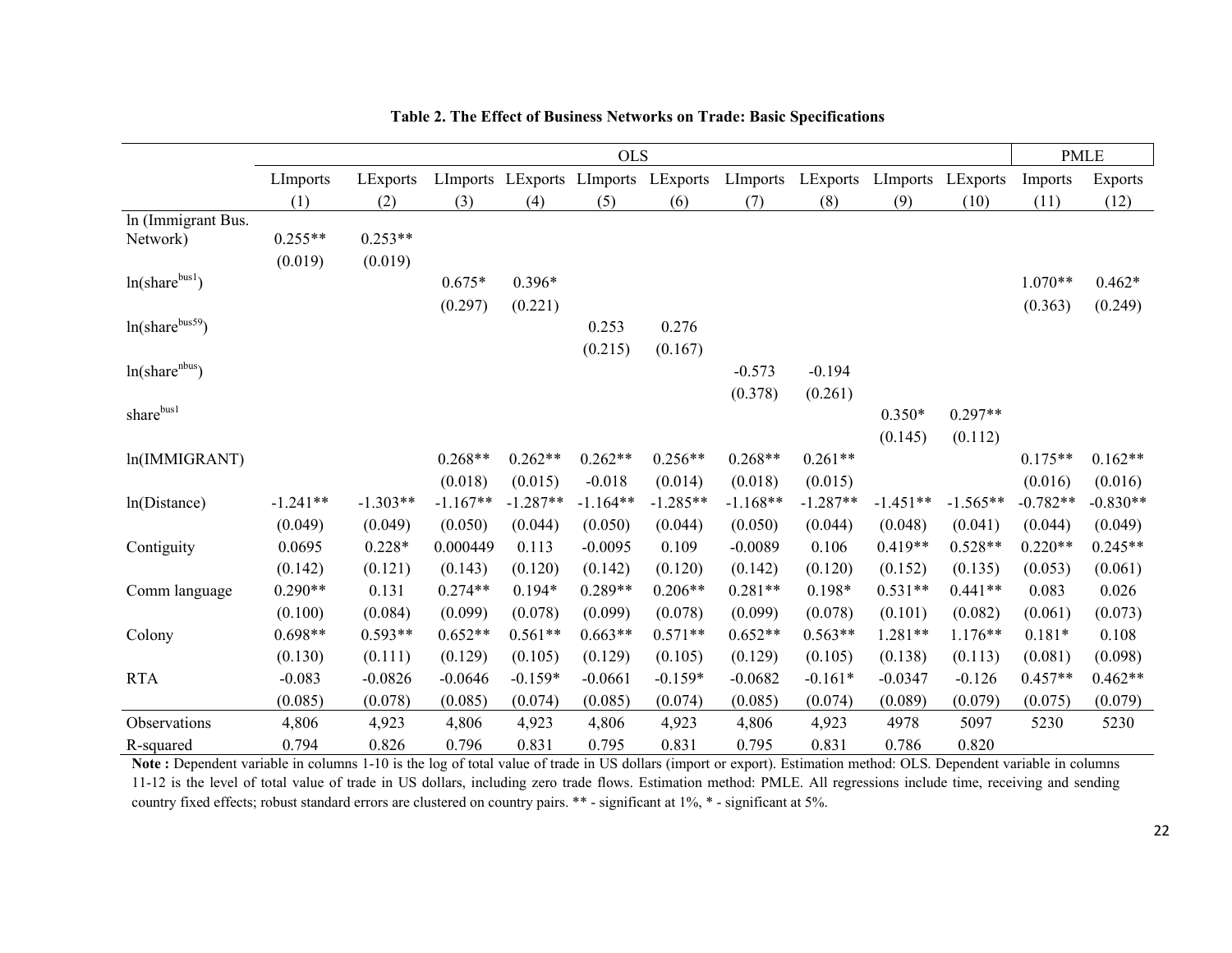|                    | Imports   | <b>Exports</b> |            | Imports     |            |            | <b>Exports</b> |            |
|--------------------|-----------|----------------|------------|-------------|------------|------------|----------------|------------|
|                    | Total     | Total          | Diff       | Moder. Diff | Homo       | Diff       | Moder. Diff    | Homo       |
|                    | (1)       | (2)            | (3)        | (4)         | (5)        | (6)        | (7)            | (8)        |
| $ln(share^{bus1})$ | 0.014     | $0.551*$       | 0.194      | 0.435       | 0.340      | 0.235      | 0.329          | $0.878**$  |
|                    | (0.290)   | (0.243)        | (0.276)    | (0.297)     | (0.365)    | (0.267)    | (0.258)        | (0.274)    |
| ln(IMMIGRANT)      | $0.262**$ | $0.251**$      | $0.257**$  | $0.260**$   | $0.258**$  | $0.260**$  | $0.284**$      | $0.276**$  |
|                    | (0.018)   | (0.017)        | (0.019)    | (0.016)     | (0.021)    | (0.016)    | (0.017)        | (0.018)    |
| ln(Distance)       | $-1.152*$ | $-1.311**$     | $-1.148**$ | $-1.116**$  | $-1.302**$ | $-1.331**$ | $-1.337**$     | $-1.401**$ |
|                    | (0.052)   | (0.048)        | (0.051)    | (0.049)     | (0.058)    | (0.045)    | (0.044)        | (0.048)    |
| Contiguity         | 0.004     | 0.078          | $-0.022$   | 0.021       | 0.059      | $-0.136$   | $-0.265*$      | $-0.033$   |
|                    | (0.126)   | (0.129)        | (0.138)    | (0.134)     | (0.141)    | (0.128)    | (0.124)        | (0.132)    |
| Comm language      | $0.345**$ | $0.358**$      | $0.354**$  | $0.293**$   | $0.340**$  | $0.308**$  | $0.284**$      | $0.185*$   |
|                    | (0.098)   | (0.081)        | (0.104)    | (0.098)     | (0.112)    | (0.082)    | (0.081)        | (0.088)    |
| Colony             | $0.492**$ | $0.446**$      | $0.675**$  | $0.523**$   | $0.444**$  | $0.592**$  | $0.560**$      | $0.441**$  |
|                    | (0.132)   | (0.110)        | (0.139)    | (0.127)     | (0.126)    | (0.115)    | (0.112)        | (0.113)    |
| <b>RTA</b>         | 0.081     | $-0.121$       | 0.059      | 0.090       | $0.253**$  | 0.039      | 0.037          | 0.119      |
|                    | (0.084)   | (0.083)        | (0.087)    | (0.083)     | (0.091)    | (0.078)    | (0.074)        | (0.082)    |
|                    |           |                |            |             |            |            |                |            |
| Observations       | 4,757     | 4,874          | 4,317      | 4,390       | 4,324      | 4,646      | 4,649          | 4,610      |
| R-squared          | 0.766     | 0.745          | 0.833      | 0.831       | 0.792      | 0.824      | 0.831          | 0.796      |

**Table 3. Business Networks and Trade in Homogeneous and Heterogeneous Goods** 

Note : Dependent variable: the logarithm of the value of trade in US dollars (import or export), measured in year t+2. Estimation method: OLS. All regressions include the full set of time, receiving and sending country effects; robust standard errors are clustered on country pairs. \*\* - significant at 1%, \* significant at 5%.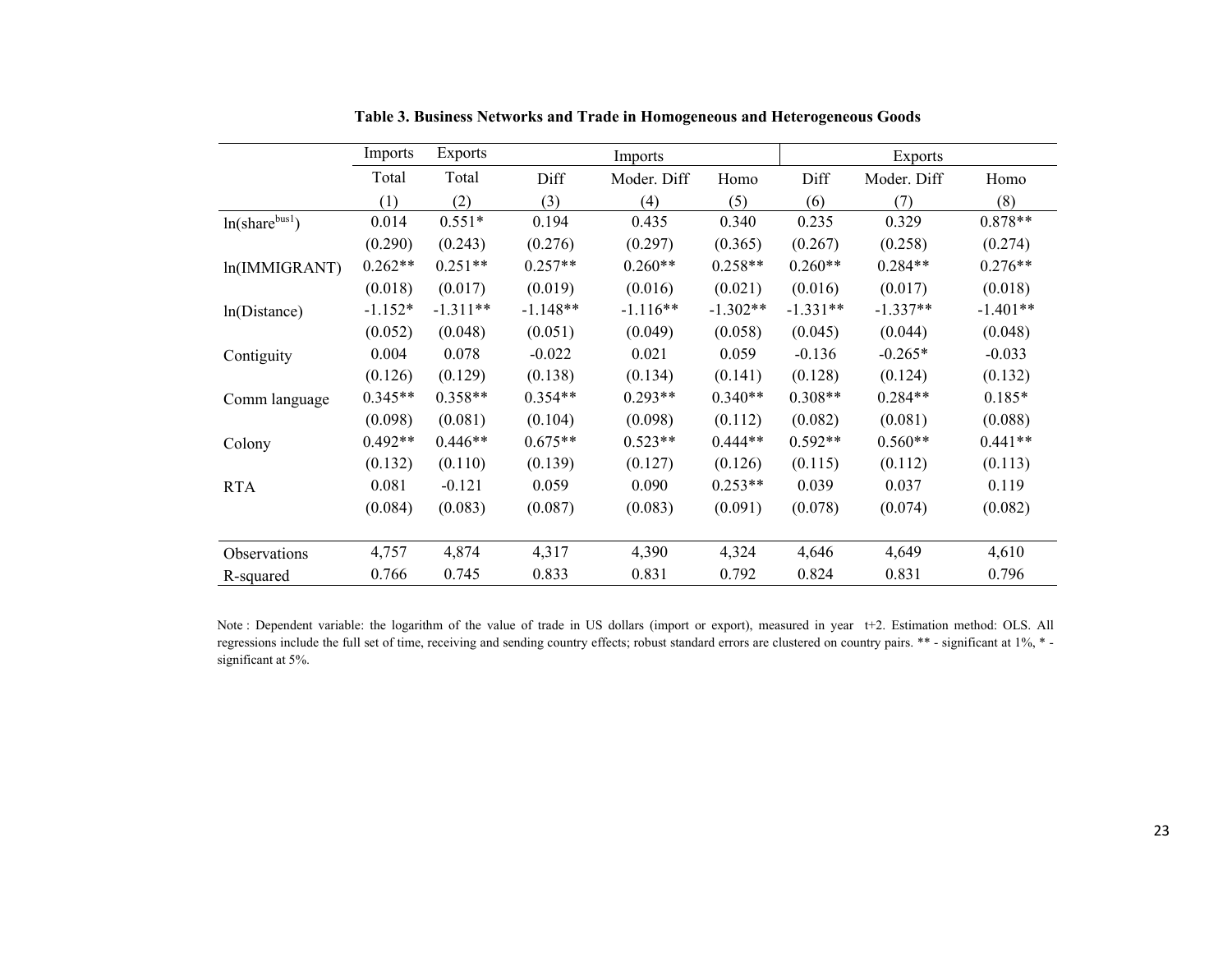|                                 | LImports $(1)$ | LExports $(2)$ | LImports $(3)$ | LExports $(4)$ | LImports $(5)$ | LExports $(6)$ |           | LImports $(7)$ LExports $(8)$ |
|---------------------------------|----------------|----------------|----------------|----------------|----------------|----------------|-----------|-------------------------------|
| $ln(share^{bus1})$              | 0.606          | $0.811*$       | $0.911*$       | $0.950*$       |                |                |           |                               |
|                                 | (0.393)        | (0.348)        | (0.460)        | (0.477)        |                |                |           |                               |
| ln(share <sup>edu2</sup> )      | 0.0881         | 0.0184         |                |                |                |                |           |                               |
|                                 | (0.380)        | (0.326)        |                |                |                |                |           |                               |
| $ln(share^{edu3})$              | 0.118          | 0.342          |                |                |                |                |           |                               |
|                                 | (0.334)        | (0.276)        |                |                |                |                |           |                               |
| $ln(tot^{edul})$                |                |                | 0.042          | 0.032          |                |                |           |                               |
|                                 |                |                | (0.039)        | (0.035)        |                |                |           |                               |
| $ln(tot^{edu2})$                |                |                | 0.079          | 0.028          |                |                |           |                               |
|                                 |                |                | (0.060)        | (0.051)        |                |                |           |                               |
| $ln(tot^{edu3})$                |                |                | $0.121*$       | $0.210**$      |                |                |           |                               |
|                                 |                |                | (0.052)        | (0.042)        |                |                |           |                               |
| $ln(share^{bus1.edu1})$         |                |                |                |                | $-1.734$       | $-1.000$       | $-1.095$  | $-1.535$                      |
|                                 |                |                |                |                | (0.957)        | (0.876)        | (1.176)   | (1.351)                       |
| ln(share <sup>bus1.edu2</sup> ) |                |                |                |                | $-0.357$       | 0.754          | $-0.280$  | 0.553                         |
|                                 |                |                |                |                | (0.562)        | (0.425)        | (0.629)   | (0.702)                       |
| ln(share <sup>bus1.edu3</sup> ) |                |                |                |                | 0.309          | $0.701*$       | 1.455**   | 1.429**                       |
|                                 |                |                |                |                | (0.404)        | (0.303)        | (0.504)   | (0.451)                       |
|                                 |                |                |                |                |                |                | 0.316     | 0.0158                        |
|                                 |                |                |                |                |                |                | (0.392)   | (0.329)                       |
| $ln(share^{nbus_eedu3})$        |                |                |                |                |                |                | $-0.0574$ | 0.113                         |
|                                 |                |                |                |                |                |                | (0.336)   | (0.284)                       |
| ln(IMMIGRANT)                   | $0.256**$      | $0.267**$      |                |                | $0.265**$      | $0.255**$      | $0.260**$ | $0.269**$                     |
|                                 | (0.022)        | (0.018)        |                |                | (0.019)        | (0.016)        | (0.022)   | (0.018)                       |
| Observations                    | 3,976          | 4,023          | 3,444          | 3,479          | 4,752          | 4,870          | 3,976     | 4,023                         |
| R-squared                       | 0.808          | 0.825          | 0.819          | 0.835          | 0.800          | 0.826          | 0.808     | 0.825                         |

**Table 4. Business Networks and Education of Immigrants** 

Note : Dependent variable: the logarithm of the total value of trade in US dollars (import or export), measured in year t+2. Estimation method: OLS. All regressions include the full set of time, sending and receiving country effects, as well as distance, contiguity, common language, colonial past, and RTA controls. Robust standard errors are clustered on country pairs. \*\* significant at  $1\%$ ,  $*$  - significant at 5%.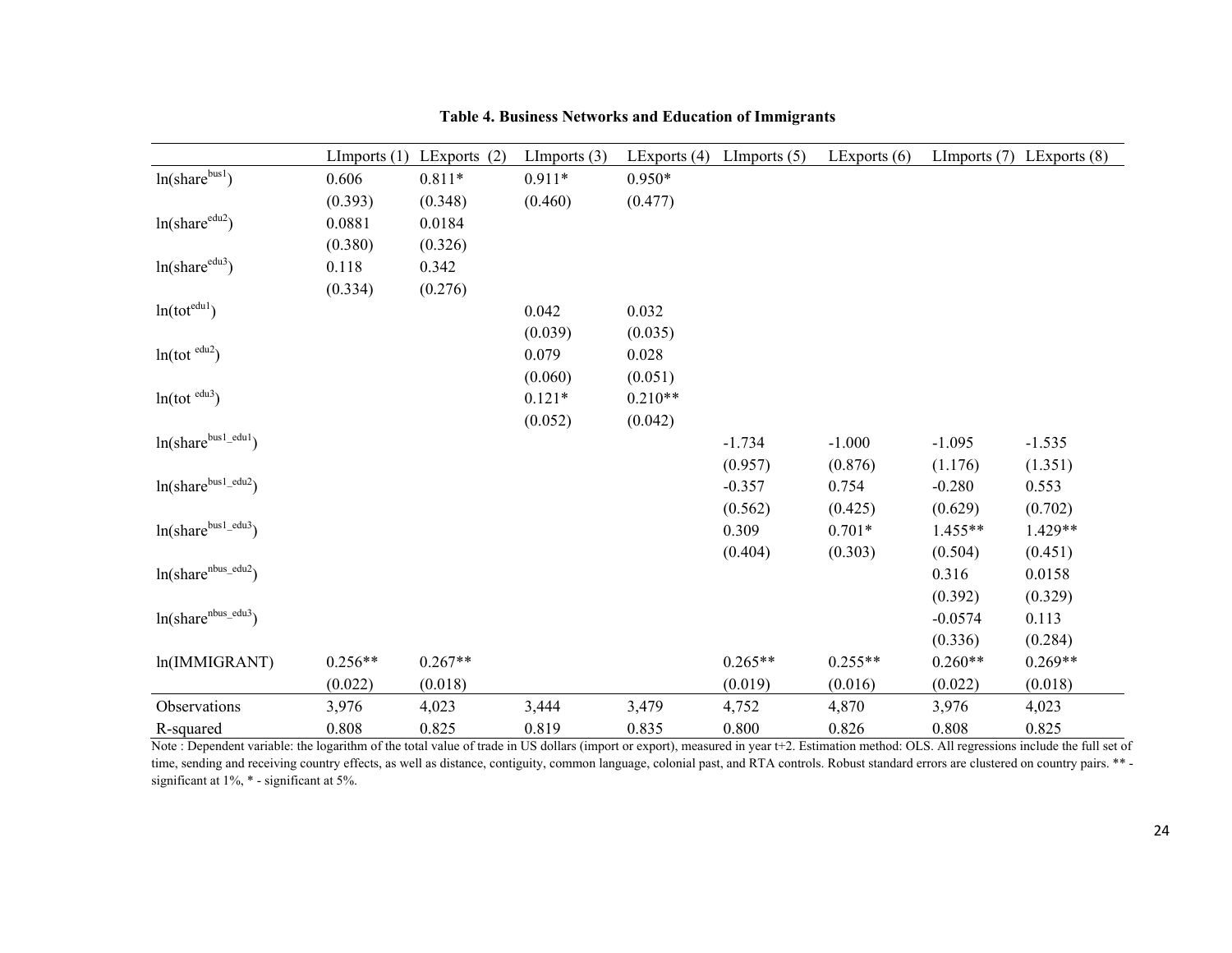|                              | Imports        |           |                                                                  | <b>Exports</b> |           |           |  |
|------------------------------|----------------|-----------|------------------------------------------------------------------|----------------|-----------|-----------|--|
|                              | Differentiated |           | Intermediate Homogeneous Differentiated Intermediate Homogeneous |                |           |           |  |
|                              | (1)            | (2)       | (3)                                                              | (4)            | (5)       | (6)       |  |
| $ln(share^{bus1})$           | $1.123*$       | 0.814     | 0.631                                                            | $0.865*$       | 0.035     | $1.546**$ |  |
|                              | (0.468)        | (0.417)   | (0.482)                                                          | (0.440)        | (0.483)   | (0.518)   |  |
| ln(total <sup>edu1</sup> )   | 0.041          | $-0.010$  | 0.041                                                            | $0.082*$       | $-0.003$  | 0.042     |  |
|                              | (0.037)        | (0.037)   | (0.041)                                                          | (0.036)        | (0.037)   | (0.039)   |  |
| ln(total <sup>edu2</sup> )   | $0.118*$       | $0.239**$ | 0.101                                                            | $-0.053$       | $-0.004$  | 0.073     |  |
|                              | (0.058)        | (0.055)   | (0.062)                                                          | (0.056)        | (0.055)   | (0.059)   |  |
| $ln(total$ <sup>edu3</sup> ) | $0.113*$       | 0.036     | $0.112*$                                                         | $0.272**$      | $0.324**$ | $0.187**$ |  |
|                              | (0.052)        | (0.051)   | (0.053)                                                          | (0.046)        | (0.044)   | (0.048)   |  |
| Observations                 | 3,259          | 3,282     | 3,255                                                            | 3,386          | 3,397     | 3,387     |  |
| R-squared                    | 0.841          | 0.847     | 0.808                                                            | 0.843          | 0.836     | 0.809     |  |

**Table 5. Business Networks and Education of Immigrants: Trade in Differentiated and Homogeneous Goods** 

**Note:** Dependent variable: the logarithm of the value of trade in US dollars, in t+2. Estimation method: OLS. All regressions include the full set of time, host, and home fixed effects, as well as distance, contiguity, common language, colonial past, and RTA controls. Robust standard errors are clustered on country pairs. \*\* - significant at 1%, \* - significant at 5%.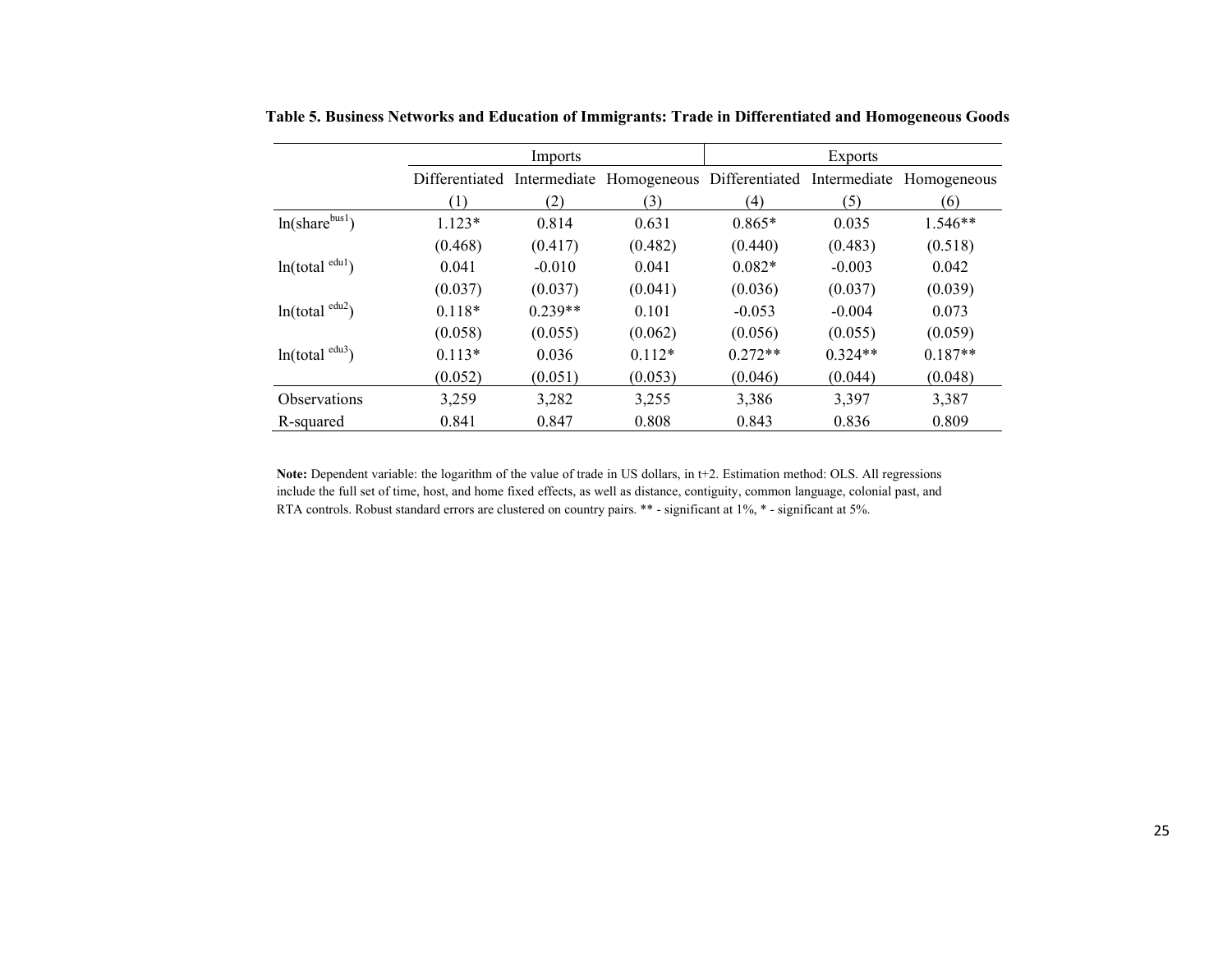|                    | LImports   | LExports   |            |            | LImports LExports LImports LExports |            | LImports     | LExports   |  |
|--------------------|------------|------------|------------|------------|-------------------------------------|------------|--------------|------------|--|
|                    | Language   |            |            | Colony     |                                     | Religion   | Legal origin |            |  |
|                    | (1)        | (2)        | (3)        | (4)        | (5)                                 | (6)        | (7)          | (8)        |  |
| $ln(share^{bus1})$ | 0.611      | $0.521*$   | $0.645*$   | 0.498*     | 0.385                               | 0.109      | $0.842*$     | $0.735**$  |  |
|                    | (0.312)    | (0.234)    | (0.308)    | (0.225)    | (0.375)                             | (0.259)    | (0.337)      | (0.244)    |  |
| <i>Interaction</i> | $-0.285$   | $-0.286$   | $-1.203$   | $-0.038$   | 0.674                               | $1.023**$  | $-0.991$     | $-1.042*$  |  |
|                    | (0.901)    | (0.672)    | (1.328)    | (1.344)    | (0.492)                             | (0.383)    | (0.617)      | (0.486)    |  |
| ln (IMMIGRANT)     | $0.270**$  | $0.264**$  | $0.270**$  | $0.264**$  | $0.270**$                           | $0.264**$  | $0.269**$    | $0.263**$  |  |
|                    | (0.018)    | (0.014)    | (0.018)    | (0.014)    | (0.018)                             | (0.014)    | (0.018)      | (0.014)    |  |
| Colony             | $0.572**$  | $0.494**$  | $0.728**$  | $0.496*$   | $0.576**$                           | $0.492**$  | $0.572**$    | $0.488**$  |  |
|                    | (0.134)    | (0.107)    | (0.226)    | (0.205)    | (0.134)                             | (0.107)    | (0.134)      | (0.107)    |  |
| Religion           | $-0.011$   | $0.190**$  | $-0.009$   | $0.190**$  | $-0.089$                            | 0.072      | $-0.013$     | $0.188**$  |  |
|                    | (0.066)    | (0.052)    | (0.066)    | (0.052)    | (0.089)                             | (0.068)    | (0.066)      | (0.052)    |  |
| Legal              | 0.074      | $-0.037$   | 0.076      | $-0.039$   | 0.076                               | $-0.038$   | 0.211        | 0.103      |  |
|                    | (0.067)    | (0.057)    | (0.066)    | (0.057)    | (0.067)                             | (0.057)    | (0.108)      | (0.085)    |  |
| ln(Distance)       | $-1.182**$ | $-1.286**$ | $-1.183**$ | $-1.286**$ | $-1.180**$                          | $-1.283**$ | $-1.173**$   | $-1.277**$ |  |
|                    | (0.068)    | (0.056)    | (0.068)    | (0.056)    | (0.068)                             | (0.056)    | (0.069)      | (0.056)    |  |
| Contiguity         | 0.004      | 0.127      | 0.001      | 0.131      | 0.0118                              | 0.148      | $-0.007$     | 0.124      |  |
|                    | (0.147)    | (0.121)    | (0.146)    | (0.121)    | (0.146)                             | (0.120)    | (0.146)      | (0.121)    |  |
| <b>RTA</b>         | $-0.055$   | $-0.155*$  | $-0.057$   | $-0.153*$  | $-0.052$                            | $-0.147*$  | $-0.062$     | $-0.158*$  |  |
|                    | (0.085)    | (0.074)    | (0.085)    | (0.074)    | (0.085)                             | (0.074)    | (0.085)      | (0.075)    |  |
| Comlang            | 0.250      | $0.232*$   | $0.284**$  | $0.198*$   | $0.274*$                            | $0.185*$   | 0.288**      | $0.201*$   |  |
|                    | (0.157)    | (0.115)    | (0.109)    | (0.085)    | (0.108)                             | (0.084)    | (0.109)      | (0.085)    |  |
| Observations       | 4,757      | 4,874      | 4,757      | 4,874      | 4,757                               | 4,874      | 4,757        | 4,874      |  |
| R-squared          | 0.797      | 0.837      | 0.797      | 0.837      | 0.797                               | 0.837      | 0.797        | 0.837      |  |

**Table 6. Interactions of Business Networks with Bilateral Features** 

Note: Dependent variable is the log of total value of trade in US dollars (import or export). Estimation method: OLS. First column heading indicates the dependent variable. Second column heading indicates the variable that is interacted with the variable Lsharebus1 (i.e., language, colony, religion, legal origin). All regressions include time, host, and home fixed effects; robust standard errors are clustered on country pairs. \*\* - significant at 1%, \* - significant at 5%.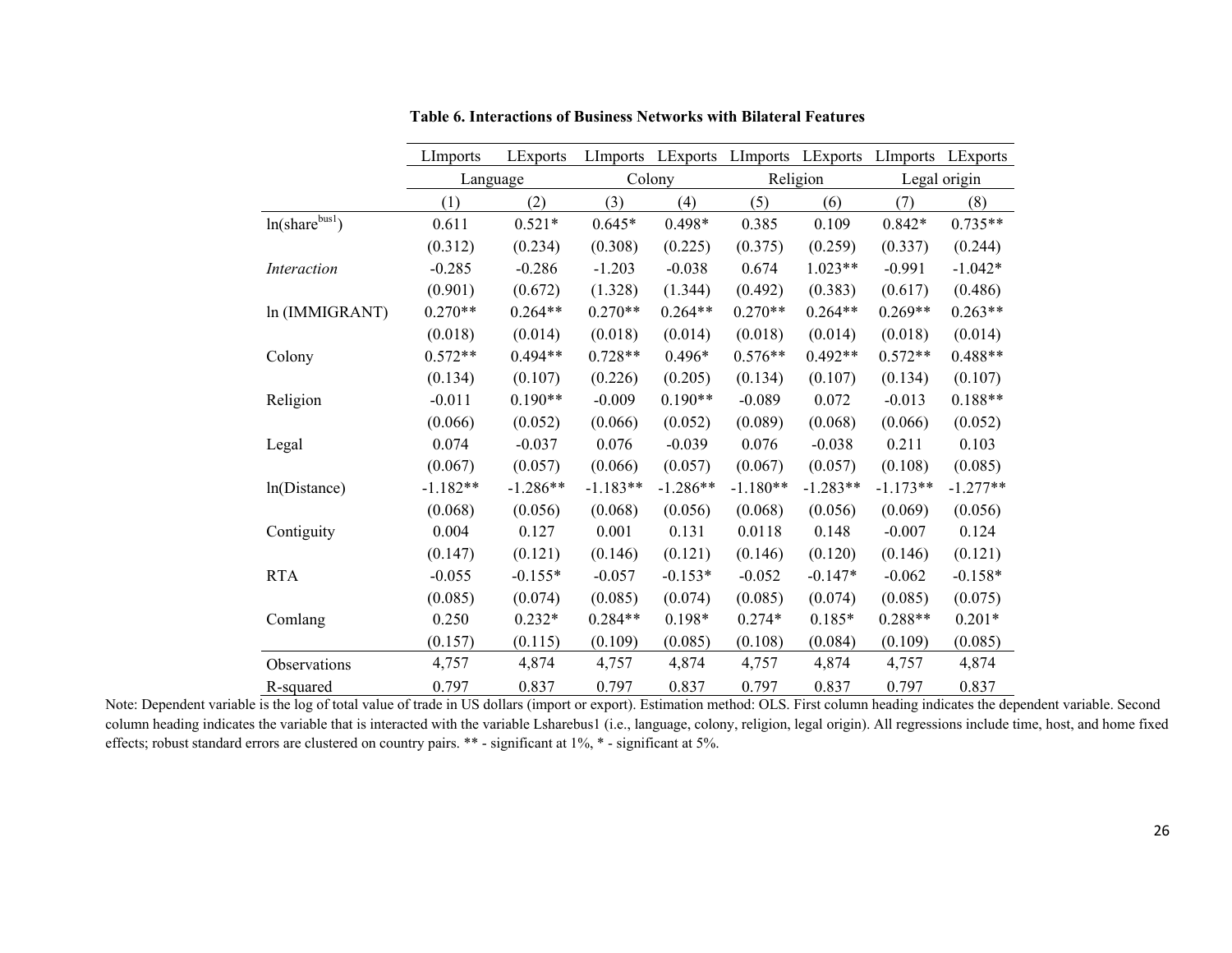# **Appendix**

| Variable                   | <b>Description</b>                                                                          | Obs  | Mean    | St. D. | Min     | Max   |
|----------------------------|---------------------------------------------------------------------------------------------|------|---------|--------|---------|-------|
| ln(Exports)                | Log of total value of exports in US dollars                                                 | 4923 | 16,48   | 3,22   | 2,78    | 26,25 |
| ln(Imports)                | Log of total value of imports in US dollars                                                 | 4806 | 16,15   | 3,66   | 2,56    | 25,92 |
| In (Immigrant Bus.         | Log of total number of immigrants in                                                        |      |         |        |         |       |
| Network)                   | occupations of ISCO Group 1, in a given                                                     |      |         |        |         |       |
|                            | country pair<br>Log of the ratio of total number of immigrants                              | 4923 | 2,84    | 2,48   | 0,00    | 12,84 |
|                            | in occupations of ISCO Group 1, over the total                                              |      |         |        |         |       |
| $ln(share^{bus1})$         | number of active immigrant population in a                                                  |      |         |        |         |       |
|                            | given country pair                                                                          | 4923 | $-2,07$ | 1,00   | $-8,52$ | 0,00  |
| ln(sharebus59)             | Same, for ISCO Groups 5 and 9                                                               | 4923 | $-1,73$ | 0,75   | $-5,72$ | 0,00  |
| $ln(share^{nbus})$         | Same, for all other ISCO groups                                                             | 4923 | $-1,15$ | 0,19   | $-2,08$ | 0,00  |
| ln(IMMIGRANT)              | Log of total number of active immigrant                                                     |      |         |        |         |       |
|                            | population, aged 15+ in a given country pair<br>Log of population-weighted distance between | 4923 | 4,96    | 2,75   | 0,69    | 14,54 |
| ln(Distance)               | countries, km                                                                               | 4923 | 8,50    | 0,91   | 5,08    | 9,89  |
| Contiguity                 | 1 for countries sharing a border                                                            | 4923 | 0,04    | 0,19   | 0,00    | 1,00  |
|                            | 1 for countries sharing a common official or                                                |      |         |        |         |       |
| Comlang                    | primary language                                                                            | 4923 | 0,15    | 0,36   | 0,00    | 1,00  |
| Colony                     | 1 for countries ever having a colonial                                                      |      |         |        |         |       |
|                            | relationship                                                                                | 4923 | 0,04    | 0,20   | 0,00    | 1,00  |
| <b>RTA</b>                 | 1 for countries having a regional trading<br>agreements in force                            | 4923 | 0,16    | 0,36   | 0,00    | 1,00  |
|                            | Log of the ratio of immigrants with secondary                                               |      |         |        |         |       |
|                            | education over the total number of migrants in a                                            |      |         |        |         |       |
| ln(share <sup>edu2</sup> ) | given country pair plus one                                                                 | 4442 | $-1,08$ | 0,58   | $-0,52$ | 0,00  |
| ln(share <sup>edu3</sup> ) | Same for tertiary education                                                                 | 4691 | $-0,91$ | 0,72   | $-8,10$ | 0,00  |
|                            | Log of the total number of immigrants with                                                  |      |         |        |         |       |
| $ln(tot^{edu1})$           | primary education in a given country pair plus<br>one                                       | 3911 | 4,01    | 2,70   | 0,00    | 13,01 |
| $ln(tot^{edu2})$           | Same for secondary education                                                                | 4442 | 4,21    | 2,63   | 0,00    | 14,09 |
| $ln(tot^{edu3})$           | Same for tertiary education                                                                 | 4691 | 4,17    | 2,55   | 0,00    | 13,30 |
|                            | Log of the ratio of immigrants in ISCO Group 1                                              |      |         |        |         |       |
|                            | and having primary education, over the total                                                |      |         |        |         |       |
|                            | number of immigrants in a given country pair                                                |      |         |        |         |       |
| $ln(share^{bus1.edu1})$    | plus one                                                                                    | 4923 | $-4,21$ | 1,27   | $-10,1$ | 0,00  |
| $ln(share^{bus1.edu2})$    | Same for secondary education                                                                | 4923 | $-3,26$ | 1,08   | $-8,69$ | 0,00  |
| $ln(share^{bus1.edu3})$    | Same for tertiary education                                                                 | 4923 | $-2,66$ | 1,12   | $-8,99$ | 0,00  |
| $ln(sharenbus_eedu2)$      | Same for non-business network, secondary                                                    | 4442 | $-1,21$ | 0,59   | $-5,19$ | 0,00  |
| $ln(share^{nbus_e dud})$   | Same for non-business network, tertiary                                                     | 4691 | $-1,10$ | 0,73   | $-8,11$ | 0,00  |

**Table A1. Variables Description and Sample Statistics**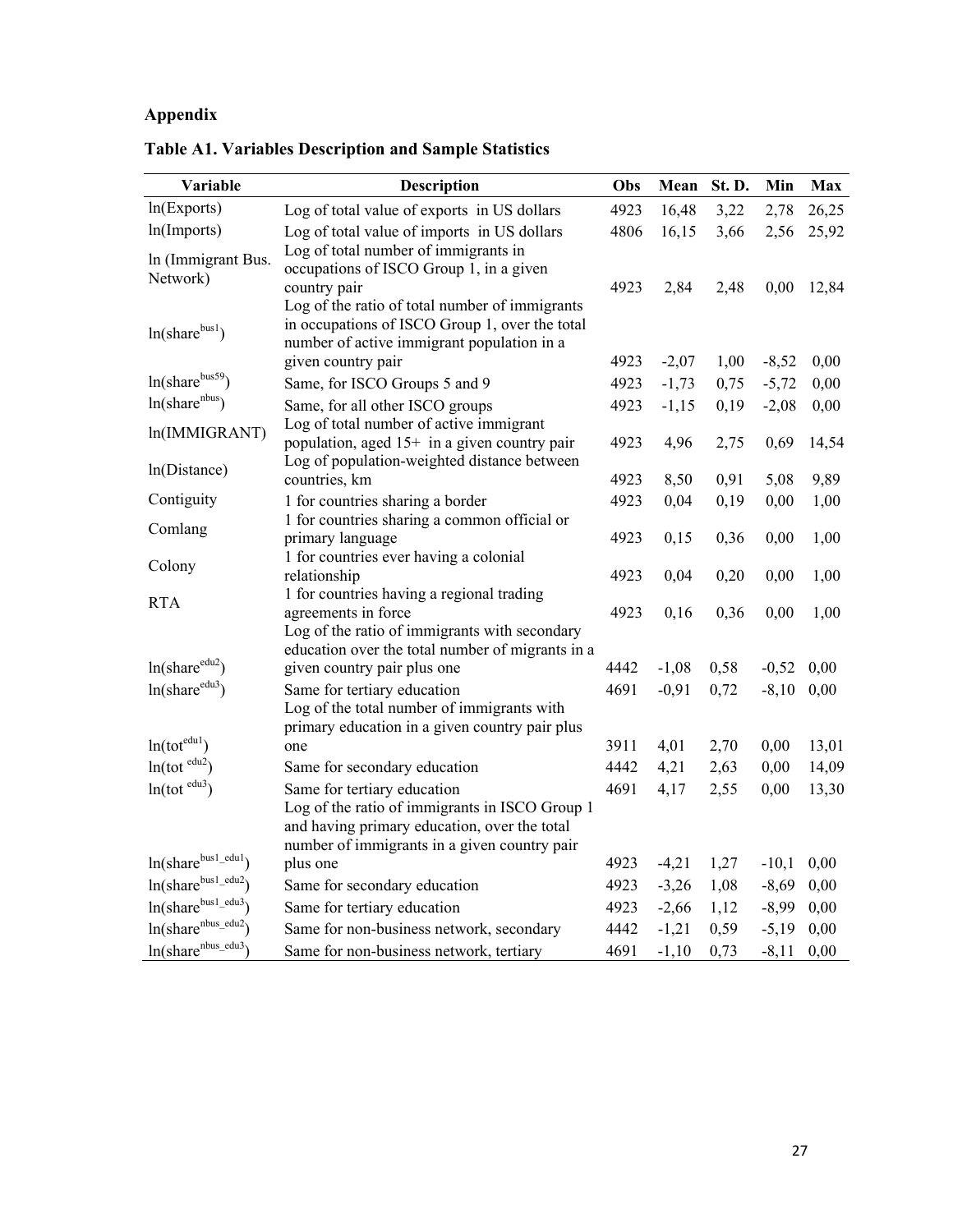### **Table A2. Occupations under Group 1 of ISCO-88 Classification**

| 11<br>111<br>114<br>1141<br>1142<br>1143 |                                                              | Legislators and senior officials<br>Legislators and senior government officials<br>Senior officials of special-interest organizations<br>Senior officials of political party organizations<br>Senior officials of employers', workers' and other economic-interest organizations<br>Senior officials of humanitarian and other special-interest organizations                                                                                                                                                                                                                                                                                                                   |  |  |  |  |  |  |  |  |
|------------------------------------------|--------------------------------------------------------------|---------------------------------------------------------------------------------------------------------------------------------------------------------------------------------------------------------------------------------------------------------------------------------------------------------------------------------------------------------------------------------------------------------------------------------------------------------------------------------------------------------------------------------------------------------------------------------------------------------------------------------------------------------------------------------|--|--|--|--|--|--|--|--|
| 12                                       |                                                              | Corporate managers                                                                                                                                                                                                                                                                                                                                                                                                                                                                                                                                                                                                                                                              |  |  |  |  |  |  |  |  |
| 121                                      |                                                              | Directors and chief executives                                                                                                                                                                                                                                                                                                                                                                                                                                                                                                                                                                                                                                                  |  |  |  |  |  |  |  |  |
| 122                                      |                                                              | Production and operations managers                                                                                                                                                                                                                                                                                                                                                                                                                                                                                                                                                                                                                                              |  |  |  |  |  |  |  |  |
|                                          | 1221<br>1225                                                 | Production and operations managers in agriculture, hunting, forestry and fishing<br>1222 Production and operations managers in manufacturing<br>1223 Production and operations managers in construction<br>1224 Production and operations managers in wholesale and retail trade<br>Production and operations managers in restaurants and hotels<br>1226 Production and operations managers in transport, storage and communications<br>1227 Production and operations managers in business services enterprises<br>1228 Production and operations managers in personal care, cleaning and related services<br>1229 Production and operations managers not elsewhere classified |  |  |  |  |  |  |  |  |
| 123                                      |                                                              | Other specialist managers                                                                                                                                                                                                                                                                                                                                                                                                                                                                                                                                                                                                                                                       |  |  |  |  |  |  |  |  |
|                                          | 1231<br>1232<br>1233<br>1234<br>1235<br>1236<br>1237<br>1239 | Finance and administration managers<br>Personnel and industrial relations managers<br>Sales and marketing managers<br>Advertising and public relations managers<br>Supply and distribution managers<br>Computing services managers<br>Research and development managers<br>Other specialist managers not elsewhere classified                                                                                                                                                                                                                                                                                                                                                   |  |  |  |  |  |  |  |  |
| 13                                       |                                                              | Managers of small enterprises                                                                                                                                                                                                                                                                                                                                                                                                                                                                                                                                                                                                                                                   |  |  |  |  |  |  |  |  |
| 131                                      |                                                              | Managers of small enterprises                                                                                                                                                                                                                                                                                                                                                                                                                                                                                                                                                                                                                                                   |  |  |  |  |  |  |  |  |
|                                          | 1311<br>1312<br>1313<br>1314<br>1315<br>1316<br>1317<br>1318 | Managers of small enterprises in agriculture, hunting, forestry and fishing<br>Managers of small enterprises in manufacturing<br>Managers of small enterprises in construction<br>Managers of small enterprises in wholesale and retail trade<br>Managers of small enterprises of restaurants and hotels<br>Managers of small enterprises in transport, storage and communications<br>Managers of small enterprises of business services enterprises<br>Managers of small enterprises in personal care, cleaning and related services                                                                                                                                           |  |  |  |  |  |  |  |  |

### 1319 Managers of small enterprises not elsewhere classified

#### **Table A3. Other Occupations with Business-Oriented Potential**

- 52 Models, salespersons and demonstrators<br>522 Shop, stall and market salespersons and c
- Shop, stall and market salespersons and demonstrators
- 5220 Shop, stall and market salespersons and demonstrators
- 91 Sales and services elementary occupations<br>911 Street vendors and related workers
- Street vendors and related workers
- 9111 Street vendors
- 9113 Door-to-door and telephone salespersons